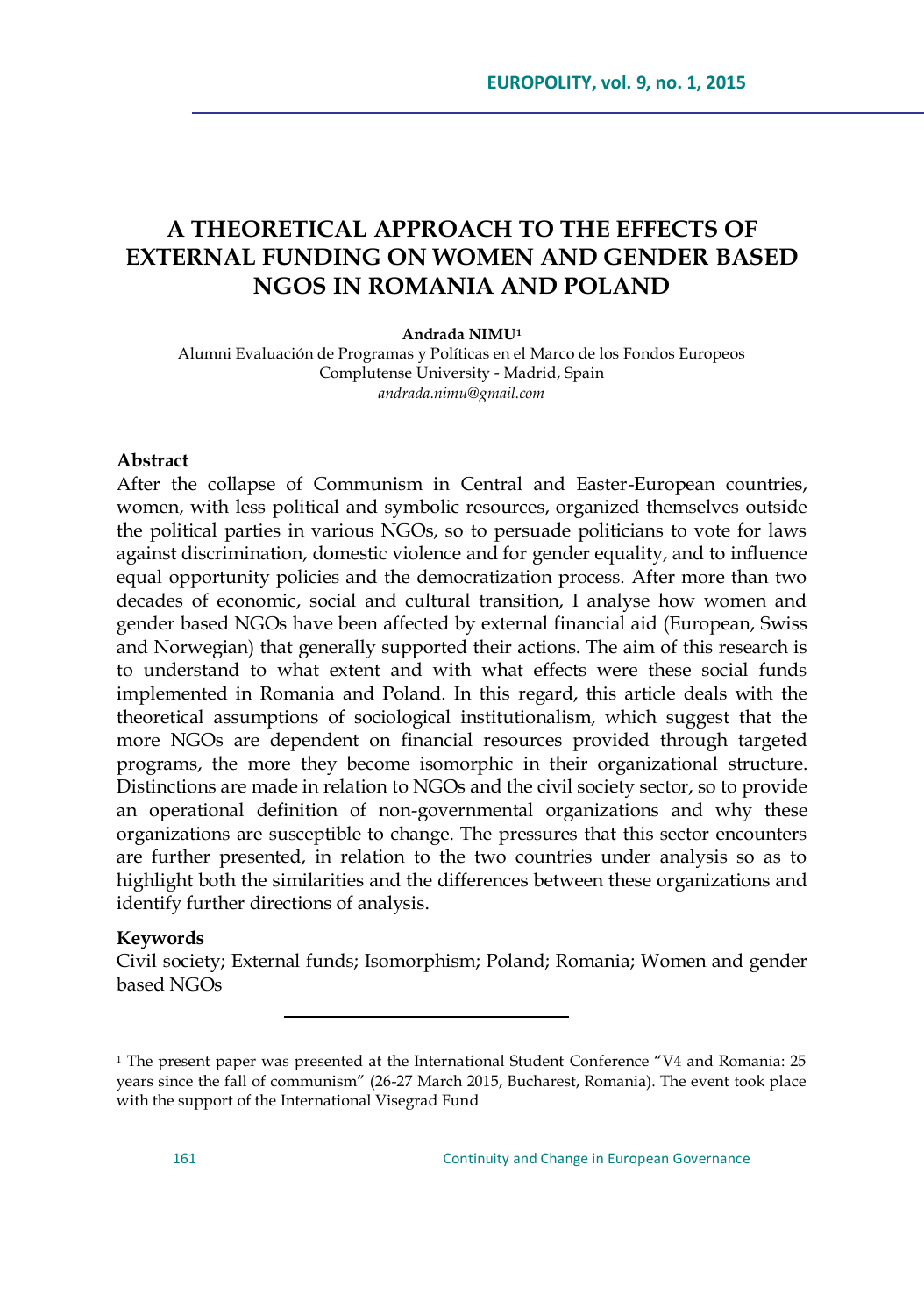### **1. ISOMORPHISM AND POLYMORPHISM**

Studying organizations from a comparative perspective can be akin to looking through a kaleidoscope, due of the numerous implications this entails: depending on the explanatory mechanism or processes (Hedstrom and Swedberg 1998; McAdam, Tarrow and Tilly 2001; Davis and Marquis 2005; Campbell 2005; Davis 2006), conducting analysis from a top-down cultural approach that deals with assimilation and adaptation inside and outside organizations (Lytle *et al.* 1995; Tsui *et al.* 2007); from an institutionalist perspective, with a focus on mimetic, regulatory, and normative forces (DiMaggio and Powell 1983; Scott 1987, 2001); looking at their variation, selection, retention, and competition mechanisms (Hannan and Freeman 1977, 1986; Buam and Singh 1994; Aldrich 1999; Rao 2002); or analyzing organizations from a bottom–up approach (Pfeffer 1983; Schneider 1987; Staw 1991; Tsui and Gutek 1999); from the perspective of the personal attributes of organizational elites (Hambrick and Mason 1984; O'Reilly *et al.* 1991); or studying their founders1. Despite the numerous approaches to organization, in this research, the empirical angle of study is the organizational field of NGOs that have women and gender-based<sup>2</sup> external funded projects in Romania and Poland from a sociological institutionalist perspective.

Researching how funding impacts an organization's structure, culture and members, I turned to the sociological institutionalist approach for several reasons. First, I considered that its insights will help me discover both the

<sup>1</sup> Stinchcombe, A. L. (1965). "Social Structure and Organizations" in March, J. G. *Handbook of Organizations* 7. Rand McNally & Co., Chicago, pp. 142–193; Aldrich Howard E. (1999). *Organizations Evolving*, London: Sage *apud* Whetten 2009, p. 78.

<sup>2</sup> I refer to women's organizations as defined by Fuszara *et al*. (2008) in which the missions and goals of the organizations concern gender equality and the enhancement of women's status. Through "gender" NGOs, I understand organizations that incorporate in their mission actions for the lesbian, gay, bisexual, and transgender (LGBT) sexual minorities. I have chosen to incorporate the LGBT NGOs due to the fact that the women's movement has numerously intersected with the more comprehensive movement of organizations that deal with human rights and sexual minorities. These intersections were in terms of participating to the same events and actions, sometimes organizing them together, but also in the fluidity or organizational overlapping, which translates into staff and activists migration from one group to the other, or membership affiliation to several organizations in the field (Vlad 2015, p. 90).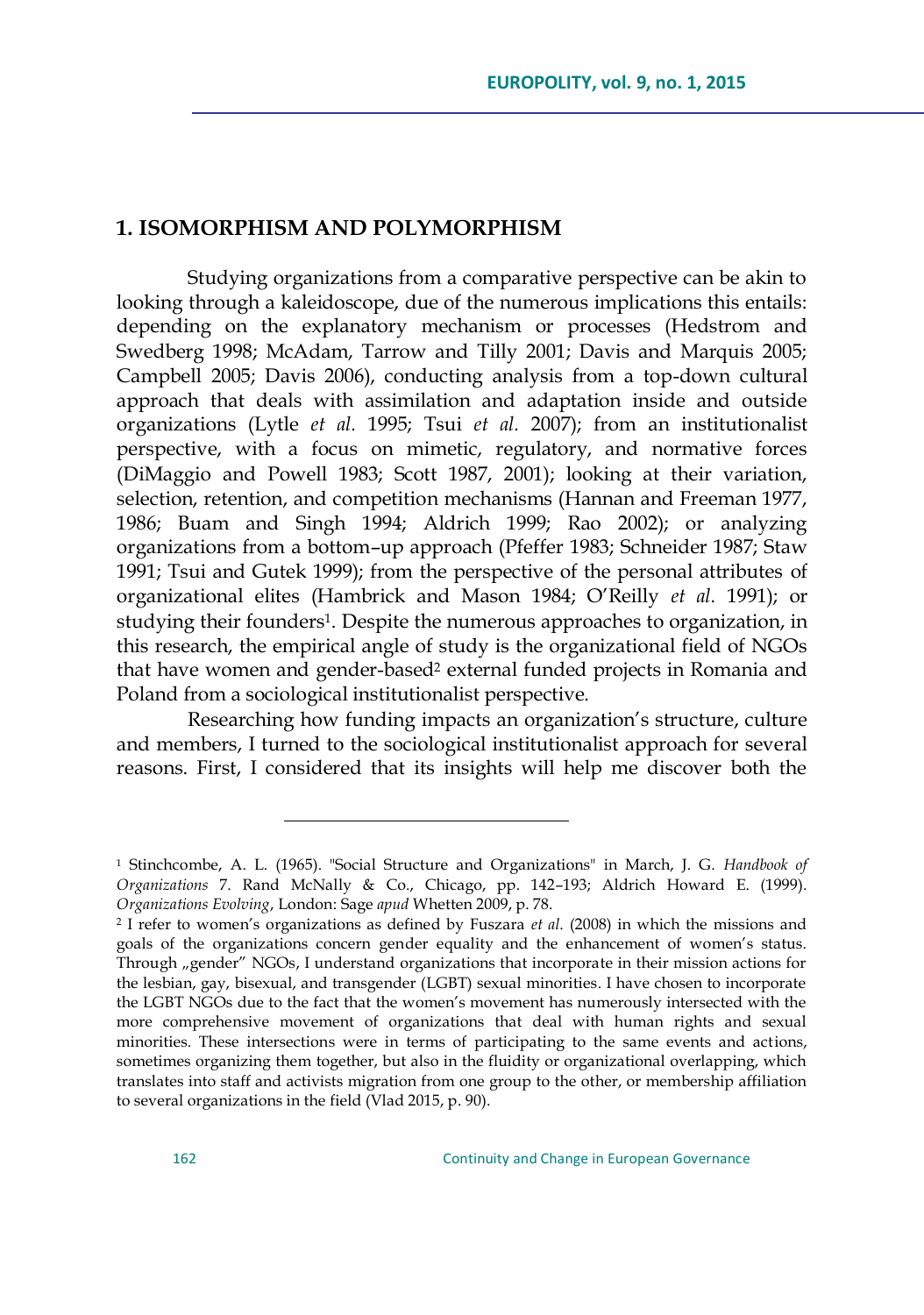deliberate and intentional effects that are settled through strategies or objectives of the main financial lines, and the unintentional ones that arise throughout a project life–span inside an organization; effects that can prove to be either positive for the organization, but unimportant for the financer, or dysfunctional (as counterproductive effects) for both the organization and the financer. Second, I considered this approach suitable especially when conducting a comparative analysis in two different settings.Therefore, both historical and cultural aspects of the NGOs that operate in Romania and Poland are to be taken into consideration in the theoretical and empirical phase of the study. By "unimportant" effects, I refer to results that were not written, agreed upon or stipulated and which were not directly connected to the activities, indicators and outputs in a project proposal and implementation.

In this regard, according to the neo-institutionalist approaches, organizations are both a product of institutions and institutional environments that both constrain actors and also provide opportunities for some to advance their interests (Batley and Rose 2011, p. 233). Even though the institutional environment plays a tremendous role, organizational actors can interpret, manipulate and even change the limits and opportunities that surround them. Nevertheless, being under coercive pressures from the financing agencies, organizations could become more homogenous or more similar in their "structure, culture and outputs"(DiMaggio and Powell 1991, p. 64). Leiter (2005, pp. 5-6) suggests that the resemblance of organizations with each other could translate in the non-governmental world due to the highly dependent nature of the relationships with the funding sources, as a result of coercive isomorphic pressures and also because of the unclear and continuously changing missions and goals of NGOs, as being susceptible to mimetic isomorphism (Leiter 2005, p. 6). Before presenting what isomorphism consists of and how it affects NGOs, I will briefly present the theoretical framework of sociological institutionalism and its assumptions. In this particular case, when it comes to the non-profit sector, due to the close control of their financial resources, NGOs suffer pressures both from donors and users that are positioned to influence the organization's mission and activities. Therefore, the relative strength of these two influence groups will depend on how an organization is funded and how its members response to these pressures. The narrower the founding sources are, the greater the funder's power over its independence is (Frumkin and Galaskiewicz 2004, p. 290). Moreover, due to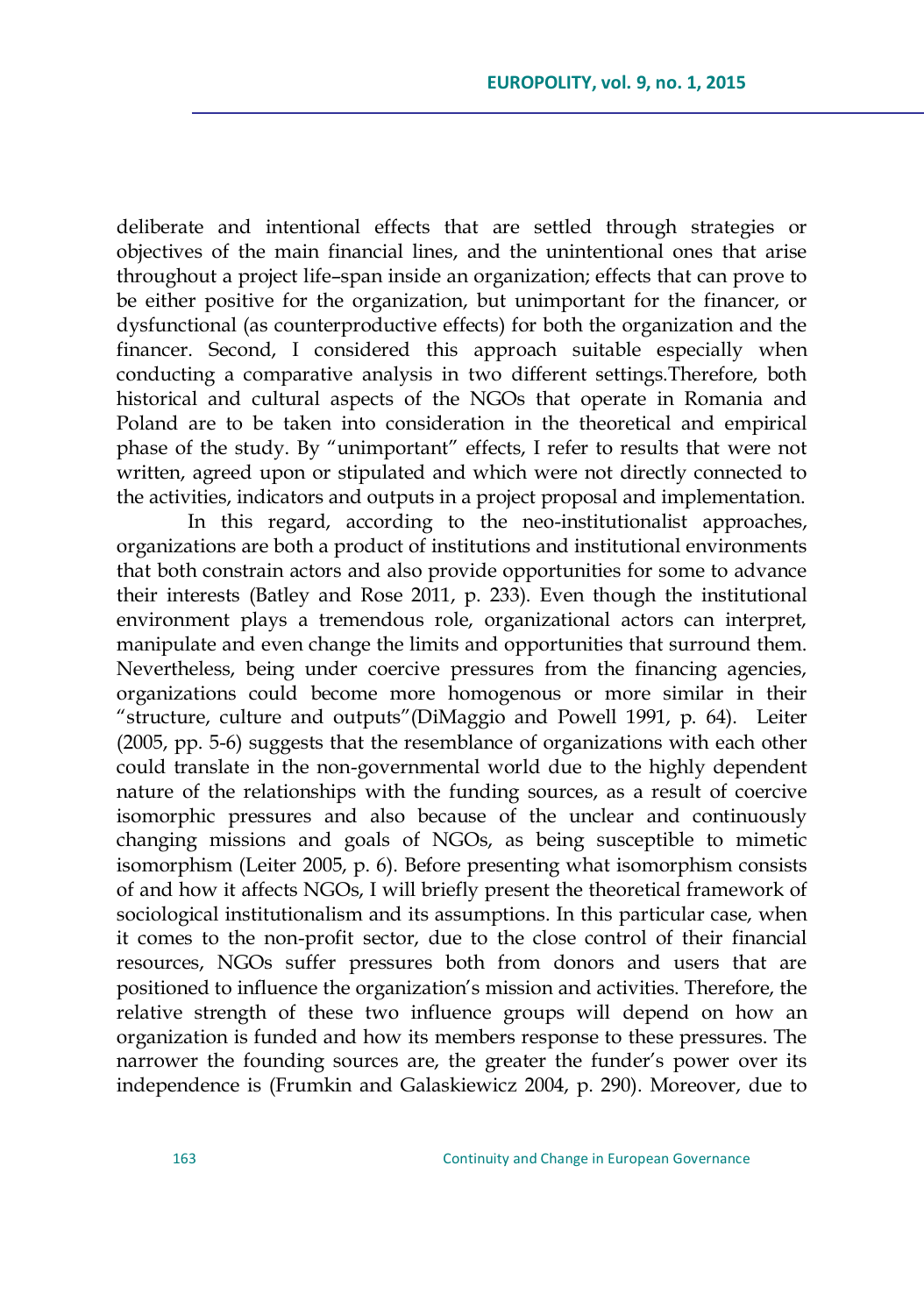the shifting funding process of the external financing that is usually materialized in reimbursed projects that last no longer than three or four years, there is considerable variation in the possible forms that convergence or isomorphism can take. Some institutional forces might make organizations similar to their peers, as Frumkin and Galaskiewicz (2004, p. 292) suggest. Belonging to associations of similar organizations, or paying attention to the practices of other organizations when uncertain or seeking greater legitimacy, these factors could also make an NGO more like other NGO's (DiMaggio and Powell [1983] 1991). Nonetheless, the authors also suggest that exposure to institutional pressures might also make organizations more similar to a more abstract ideal type of a bureaucratic organization, the exposure leading NGOs to embrace a generic bureaucratic form<sup>1</sup>. DiMaggio and Powell (1983, p. 147) argue that the causes of bureaucratization and rationalization make organizations more similar, without necessarily making them more efficient2. Structuration (Giddens 1979) and organizational fields give birth to bureaucratization and other forms of homogenization and are affected by the state and the professions, the new structures of bureaucratization and the need of legitimization (see Drori, Meyer and Hwang 2006).

DiMaggio and Powell (1983, p. 150) suggest that in the process of organization building, actors use scripts that make a certain organization isomorphic with the rest of the institutions, meaning that the organizational forms are similar or compatible with the existing institutions (Moheney and Tehlen 2009, p. 5). In other words, individuals in organizations will use culturally validated practices in order to increase their legitimacy in the eyes of their peers, competitors or the state (Healy 1998, p. 18). This isomorphism is a ―constraining process that forces one unit in a population to resemble other

 $1$ <sup>1</sup> The bureaucratic form is not the only form that could spread, from institutional processes, across actors in an organizational field. Any number of experiments, innovations, technologies, and management styles could be driven by exposure to institutional influences (see, e.g., Davis and Greve 1997; Galaskiewicz and Wasserman 1989; Haunschild and Beckman 1998; Haunschild and Miner 1997; Frumkin and Galaskiewicz 2004, 303).

<sup>2</sup> There are few studies who analyze the efficiency of non-governmental organizations (Nunnenkamp and Ohler 2010). One of the reasons is that evaluating NGOs in terms of efficiency is rather problematic due to both ideological and empirical reasons; yet this aspect will be treated in this research, as a question in the interview guide so to understand weather NGO representatives consider their work in such a manner.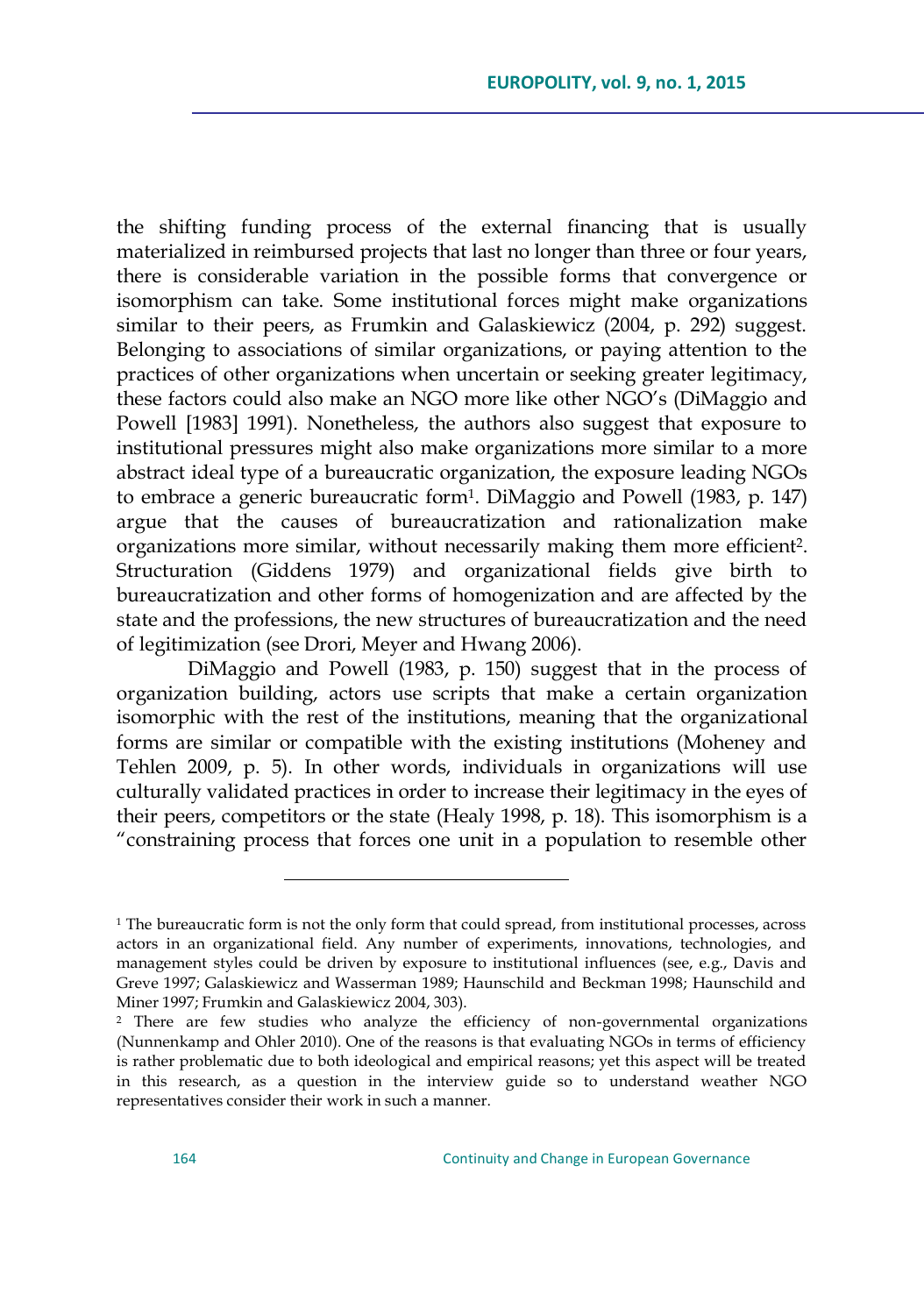units that face the same set of environmental conditions" and "there are two types of isomorphism: competitive and institutional (…). Organizations compete not just for resources and customers, but for political power and institutional legitimacy, for social as well as economic fitness" (DiMaggio and Powell 1983, p. 50). The authors identify three types of mechanisms that lead to institutional isomorphic change: the coercive (that takes its roots out of political influence and the issue of legitimacy), mimetic (that can be defined as a standard response to uncertainty) and normative (associated with professionalization). This type of process, regarding the new organizational and interpretative frames, explains the changes that occur in the process of institutional development<sup>1</sup>. Other authors consider that isomorphism can be categorized as an institutional pressure that homogenize organizations within different categories or the institutional pressures that lead all organizations to adopt a single organizational form (Frumkin and Galaskiewicz 2004, p. 292).

On the other hand, polymorphism refers to a differentiation occurring within a context of comparability (Demortain 2008, p. 3). In this regard, "The same material conditions can produce a variety of perceived and enacted cultural <<realities>>"(Martin 2002, p. 34). What differentiates isomorphism from polymorphism is the fact that, in the case of polymorphism, what differentiates organizations besides the local context are the translation (interpretation and reformulation of regulations, norms and procedures) (Greenwood *et al.* 2008, p. 17) and different motivations for adoption, in which organizational identity and cultural uniqueness get a principal role. The limited amount of research in the non-governmental organizational sector regarding the types of change these organizations are affected by and how they respond to these pressures are a strong incentive to analyze which type of isomorphism, or how polymorphism takes place, as a response to implementing external funded projects. What are the motifs that make organizations comply with the rules and formalities imposed by foreign donors? What factors have the most important effects in the isomorphic process? What mechanisms create or reinforce the "contracting culture" of an

<sup>&</sup>lt;sup>1</sup> More about isomorphism in the Romanian context: of higher education Miroiu and Andreescu 2010; Vlăsceanu, Miroiu, Păunescu and Hâncean 2010; Florian and Hâncean 2012; Miroiu and Vlăsceanu 2012; Andreescu *et al*. 2012; Coșescu 2013; Hâncean 2014. The authors explain the behaviour used by Romanian universities in the context of quality assurance at a national level.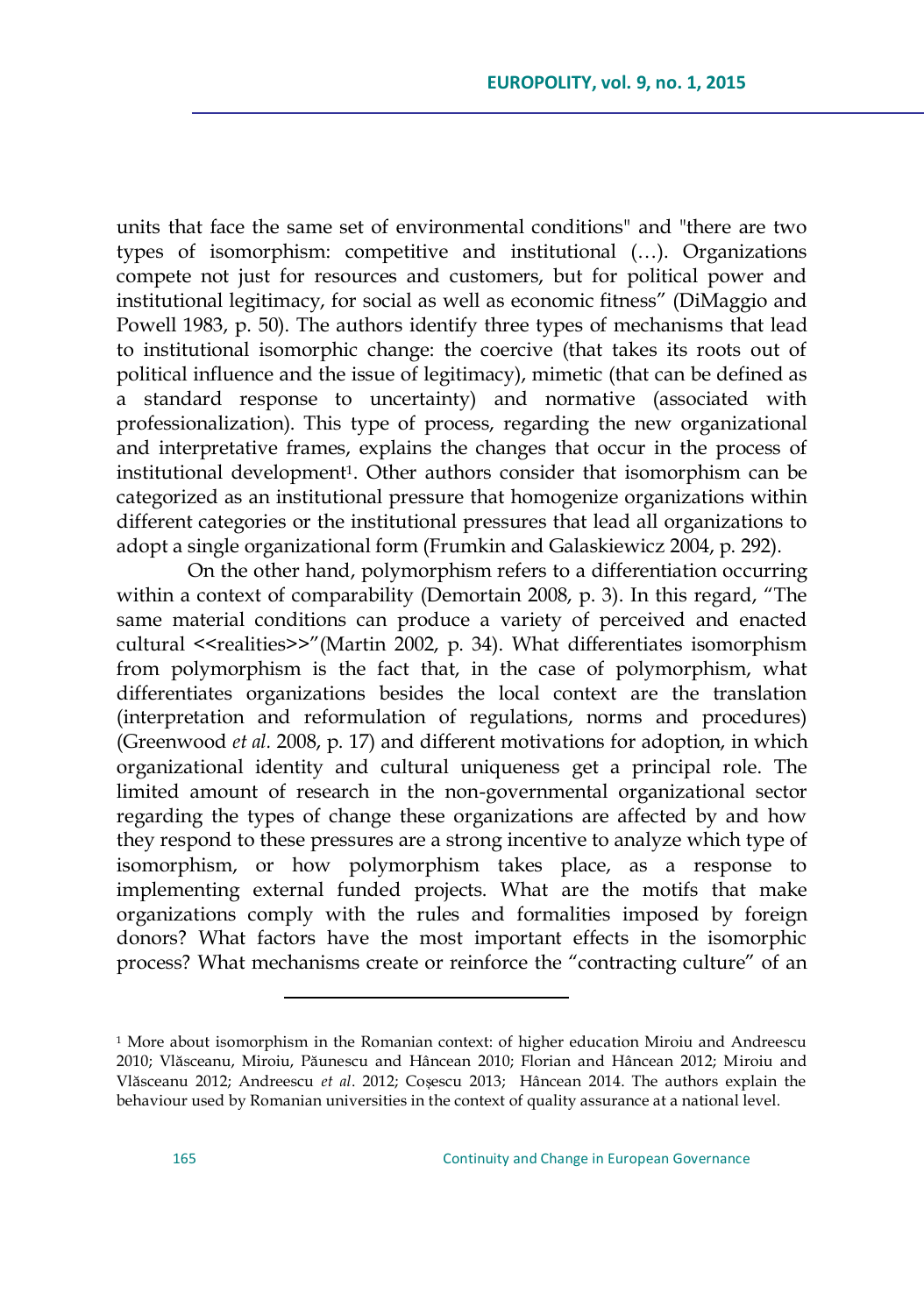organization and why? Sociological institutionalists suggest that these questions can be answered if we understand the logic of isomorphic change, and then turn to different aspects of polymorphism.

Therefore, institutional isomorphic change occurs through three mechanisms: 1) coercive isomorphism that dwells from political influence and the problem of legitimacy; 2) mimetic isomorphism that results from standard responses to uncertainty and 3) normative isomorphism that is associated with professionalization (DiMaggio and Powell 1983, p. 150). The types are not always distinct, tend to derive from different conditions and may lead to different outcomes. DiMaggio and Powell (1983, p. 150) suggest that in the process of organizational building actors use scripts that generate a certain organization isomorphic with the rest of the institutions, meaning that new organizational forms are similar or compatible to the existing institutions (Moheney and Tehlen 2009, p. 5). Of course, this process can further develop in time, through adaptation or mimicry. In other words, individuals in organizations will use culturally validated practices in order to increase their legitimacy in the eyes of their peers, competitors or state (Healy 1998, p. 18).

Coercive isomorphism appears from formal and informal pressures on organizations that are exercised by other organizations on whom they depend, or by cultural expectations in the society in which they exist. Regarding this research, such examples could embody the management authorities of the funds, be they state ministries or other non-governmental organizations. An NGO that has externally funded projects must adapt to the legal environment regarding the financial aspects, the implementation of activities and reporting phases in order to be eligible and receive reimbursement. The eligibility criteria represent not only a benchmark in identifying which organizations are best suited for certain projects, but also a line of conformity. A young organization that wants to implement future projects must therefore attain the criteria that funders view as eligible. The rationale is simple: if you have an NGO and want to implement externally funded projects, you must follow the eligibility criteria and, in time, you will be able to do so. If you are not an eligible organization, you must find a way to survive outside these projects. According to Meyer and Rowan (1977), when large rational organizations expand their dominance over more arenas of social life, then organizational structures come to reflect institutionalized rules and are legitimated by and within their sphere (DiMaggio and Powell 1983, p. 150). The argument is that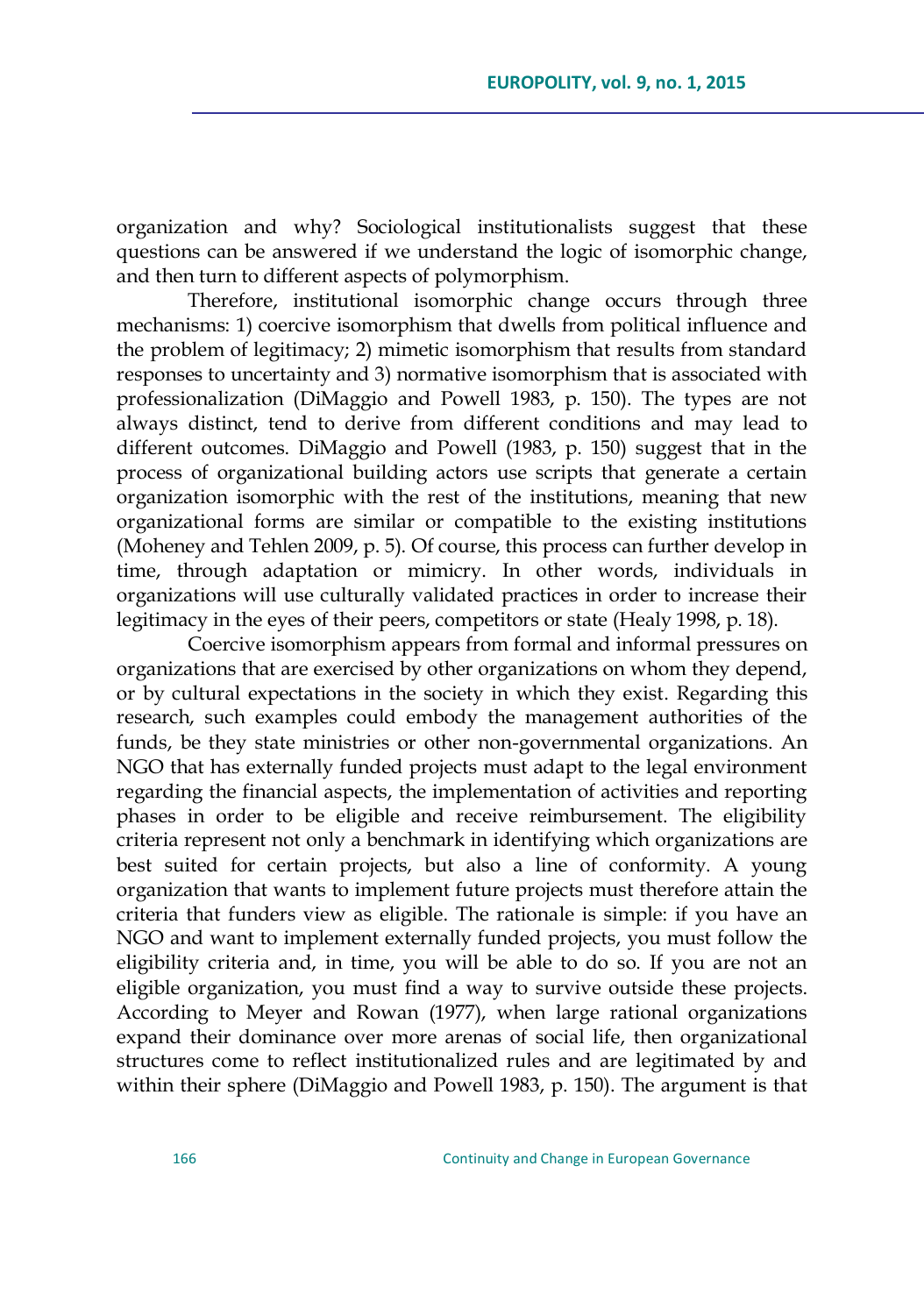organizations become homogenous and are organized around rituals of conformity to larger institutions, yet they can also rely on group solidarity or mechanisms of resistance. Moreover, the existence of a common legal environment also affects many aspects of organization's behaviour and structure.For example the legal and technical requirements of the funders and governments - "the vicissitudes of the budget cycle, the ubiquity of certain fiscal years, annual reports, and financial reporting requirements that ensure eligibility for the receipt of federal contracts or funds – also shape organizations in similar ways" (DiMaggio and Powell 1983, p. 150). Other authors (Milofksy 1981) suggest that there are more subtle and less explicit ways of coercive isomorphism - "neighbourhood organizations in urban communities, many of which are committed to participatory democracy, are driven to developing organizational hierarchies in order to gain support from more hierarchically organized donor organizations‖ (DiMagggio and Powell 2012, p. 609).

Mimetic isomorphism occurs under uncertainty, in which case organizations model themselves on other organizations (DiMaggio and Powell 1983, p. 151). When an organization faces problems related to ambiguous causes or unclear solutions, then other organizations could yield a viable solution with little expense (Cyert and March 1963), by borrowing practices, indirectly (trough human resource transfer) or directly, through communications or strategies. Other examples concerning this type of isomorphism are related to enhancing legitimacy or the pressure to provide programs and services offered by other organizations (DiMaggio and Powell 1983, p. 151). A response to uncertainty is modelling (DiMaggio and Powell 1983, p. 151): "the modelled organization may be unaware of the modelling or may have no desire to be copied; it merely serves as a convenient source of practices that the borrowing organization may use". This can occur unintentionally, indirectly (employee transfer or turnover) or explicitly (through consulting firms), yet a skilled labour force or a broad customer base could also encourage mimetic isomorphism (DiMaggio and Powell 1983, p. 151).

Normative isomorphism has its origins in professionalization, which translates into "the collective struggle of members of an occupation to define the conditions and methods of their work and to establish a cognitive base and legitimation for their occupational autonomy" (DiMaggio and Powell 1983, p.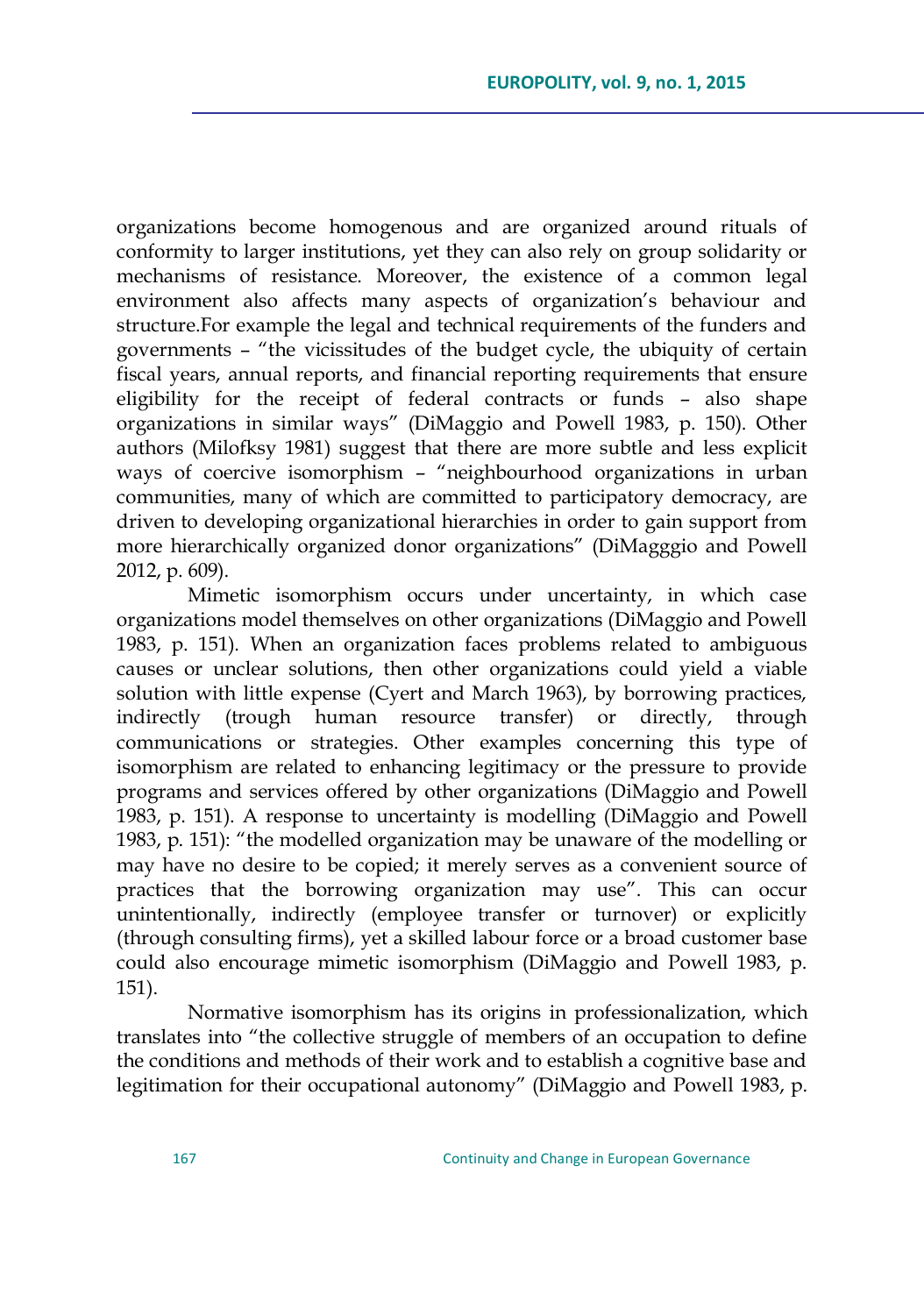152). For example, this category includes managers and specialized staff of large organizations; professions that are subject to the same mimetic or coercive pressures. According to Perrow (1974) individuals who have been formally trained in university or other training institutions tend to occupy similar positions in different organizations that could shape organizational behaviour. The criteria of hiring new personnel from certain areas of expertise, such as hiring experts that have a background in policy studies or sociology from social science universities could be such an example, where experts tend to draw on the same policies or procedures and approach decisions in the same manner. Therefore "such mechanisms create a pool of almost interchangeable individuals who occupy similar positions across a range or organizations and possess a similarity of orientations in tradition and control that might otherwise shape organizational behaviour" (DiMaggio and Powell 1983, p. 152). Common expectations about personal behaviour, appropriate style of dress, organizational vocabularies (Cicourel 1970; Williamson 1975), standard methods of speaking, joking or addressing others (Ouchi 1980) are a few examples of this type of isomorphism and the similarities that appear between organizations can make it easier for them to interact with one another, to be acknowledged as a legitimate actor, to hire trained personnel or to "fit into administrative categories that define eligibility for public and private grants and contracts" (DiMaggio and Powell 1983, p. 153).

Therefore, in this research I deal with the institutional design (rules, procedures, structures) formally imposed by the funders and the consequences that they produce on the structure of organizations, as well as practices and informal rules inside the organizations (routine actions that become taken for granted, without questioning, intentionally reproduced on the bases of shared concepts between employees). In this regard, funding imposes several legal and formal procedures that are similar in their application, yet the question is whether similar organizations that operate in an organizational field that is located in a different context become to look alike due to the isomorphic pressures that they are dealing with. Before proceeding to how external funded projects affect women and gender based NGOs, I describe and analyze the civil society sector, by offering an operational definition to the nongovernmental organization.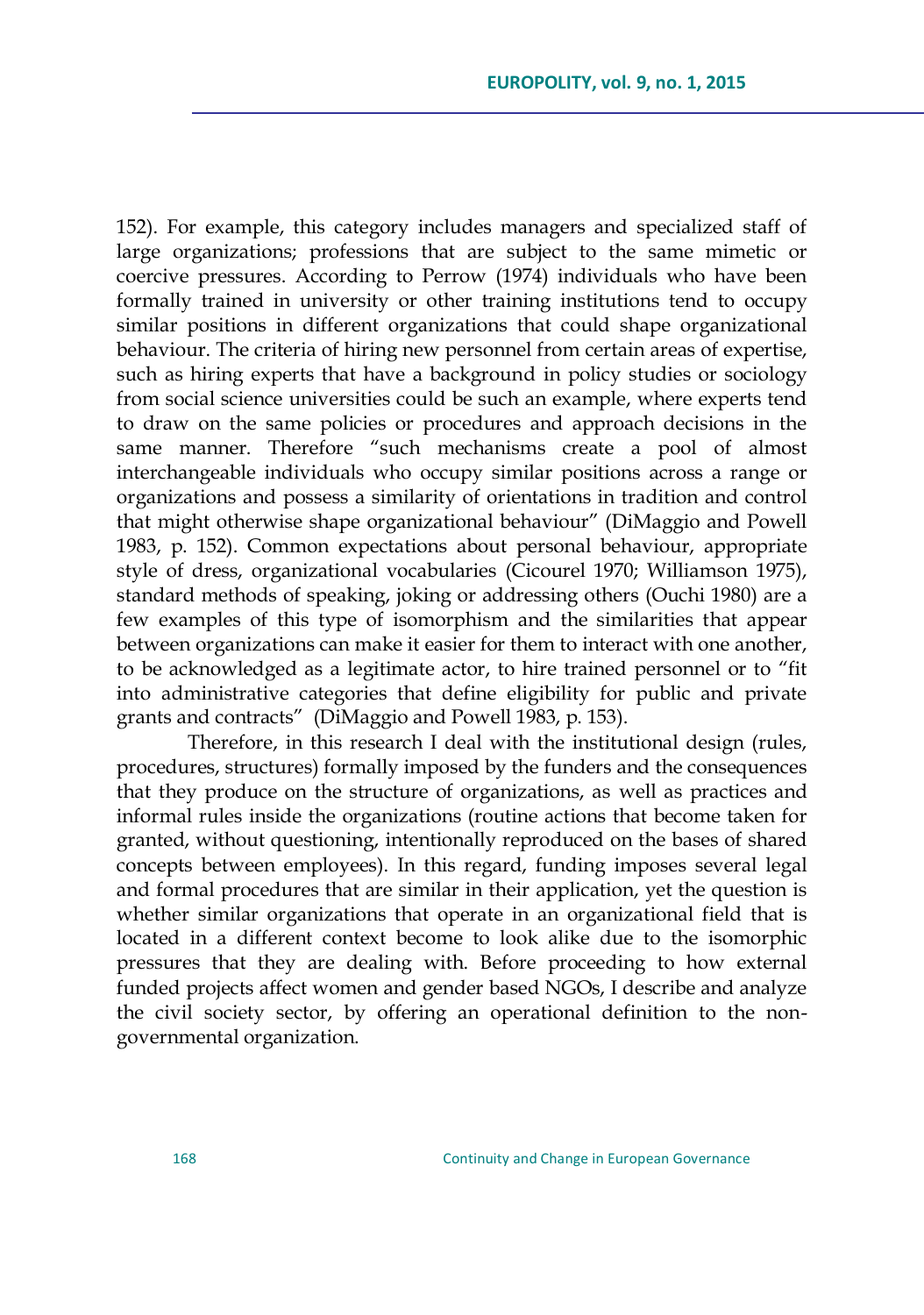## **2. WHEN THE INFORMAL GETS INSTITUTIONALIZED: CIVIL SOCIETY AND NON-GOVERNMENTAL ORGANIZATIONS**

Written in 1997, Fisher's observation is as contemporary as it gets: ―There is little agreement about what NGOs are and perhaps even less about what they should be called. The generalizations about the NGO sector obscure the tremendous diversity found within it" (Fisher 1997, p. 447). Perspectives have not been few with regards to NGOs, and many times contradictory. On the one hand, NGOs are seen as progressive and a real boost to liberal democracy, a new way of collective action, a "voice" of the marginalized groups, an alternative way to participation, politicizing issues that were not formal on the public agenda or that were "ironically" depoliticized; yet on the other hand, they have seen as agents of privatization, agents of resistance of imported Western values, technical solutions to social problems1. For example, from a liberal perspective, NGOs represent a balance between state and business interests and help and prevent citizens from the abuses of power that these sectors enhance; from a neoliberal perspective, NGOs are seen as a part of the private sector, with market roles and important mission towards privatization through not-for-profit actions; from a leftist and alterglobalization perspective, NGOs can be an alternative political way to social transformation without the difficulties of earlier radical strategies that relied on centralization and resulted in the capture of state power (Clarke 1998; Lewis and Kanji 2009, p. 44). Nevertheless, even though there are numerous ideological perspectives on NGOs, one thing is obvious: the number of associations, the forms of civic organization and the diversity of ideas that exist inside the civil sector can be linked to a "processual" view of society that "repeatedly tears itself apart and endlessly remakes itself"<sup>2</sup>. I consider that the

<sup>1</sup> Kothari, R. 1993. Masses, classes and the state. In Wignaraja, P., ed. *New Social Movements in the South: Empowering the People*. Zed, London, pp. 59-75; Kothari, S. 1993. Social movements and the redefinition of democracy. In Oldenburg, P., ed. *India Briefing.* Boulder: Westview; Patkar, M. 1995. The struggle for participationand justice: a historical narrative. In Fisher, W.F., ed. *Toward SustainableDevelopment? Struggling Over India"sNarmada River*. Armonk, Sharpe, New York, pp. 157- 78; Wignaraja P. 1993. *New Social Movementsin the South: Empowering the People*. Zed, London *apud*  Fisher 1997, pp. 442, 445.

<sup>2</sup> Ferguson, A. 1995 (1767). *An Essay on the History of Civil Society*. Ed. F Ox-Salzberger. Cambridge Univ. Press, Cambridge; Gordon, C. 1991. Governmental rationality: an introduction. In Burchell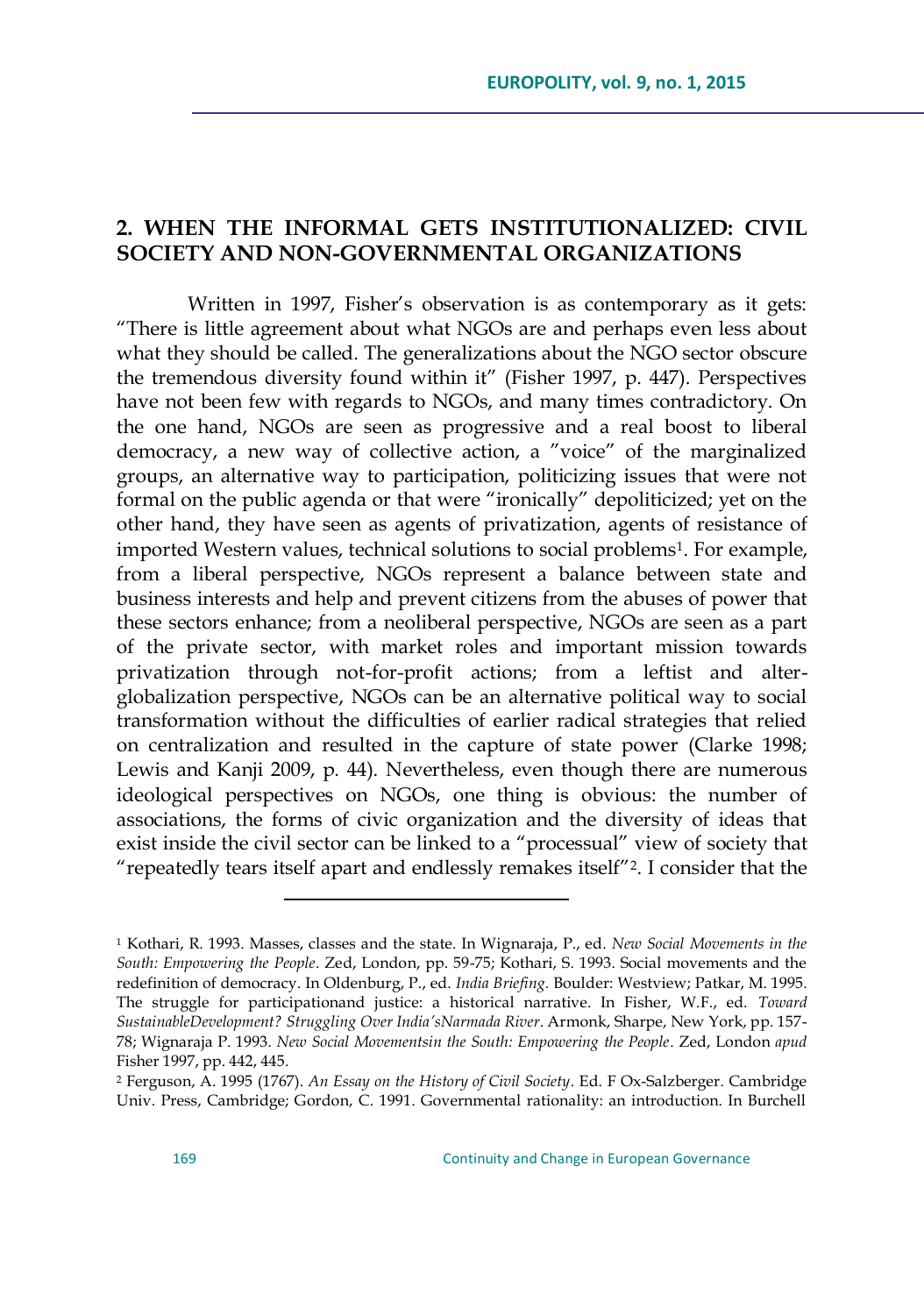transformation of the civil society, no matter the ideological stance, also implies the transformation of the state, because I think that these organizations have an important political substrate, especially women and gender based NGOs, the main focus of this research. Therefore, I opt for using the term nongovernmental and not non-profit, due to the embodied political aspect that I consider more important than the non-profit trait that charities usually embody. This terminological distinction comes from an ideological perspective, which is further emphasized in the future chapters where I specifically deal with NGOs relation to funding.

Nevertheless, I consider NGOs as the institutionalized "voice" of the civil sector, as they embody the deliberative and participatory aspects of democracy also because of trade unions and political parties seem to have departed from this sphere (Chimiak 2006, p. 63). NGOs are a 20th century phenomenon, although they are thought to have predecessors in the 19th century voluntary associations as described by Tocqueville and are believed to be similar with charities that have emerged in Europe in the medieval times; for example Poland having such charities in the 14th century as well<sup>1</sup>. Nevertheless, according to Chimiak (2006, p. 70), NGOs have several features that make them closer to citizens, than to the market or the state: they are initiated by citizens and through their involvement, they can pursue their goals and needs, along with other "similar-minded fellow citizens"; the services they provide are an alternative to the market and the state (i.e. government or firms), sometimes they monitor the activities of these actors, advocate for their needs, intervene or speak up. Briefly said, the activities of NGOs can be called "institutionalized civic activities" (Chimiak 2006, p. 71). The author defines NGOs as "originating from grass-roots institutionalized entities – not propelled by or dependent upon other organizations or powerful individuals – where citizens come together at will and in order to exercise common interest, attend to some mutual concern, advocate neglected issues, or get engaged for the benefit of others" (Chimiak 2006, p. 71).

G., C. Gordon and P. Miller (eds.). *The Foucault Effect: Studies in Governmentality*. Univ. Chicago Press, Chicago, pp.1-53 *apud* Fisher 1997, p. 456.

<sup>&</sup>lt;sup>1</sup> Guć, M. 1996. Razem. O współpracy samorządu terytorialnego z organizacjami pozarządowymi, Gdynia. In Chimiak, Galia. 2006. *How Individuals Make Solidarity Work*. MinisterstwoPracy i PolitykiSpolecznej, Warszawa *apud* Chimiak 2006, p. 74.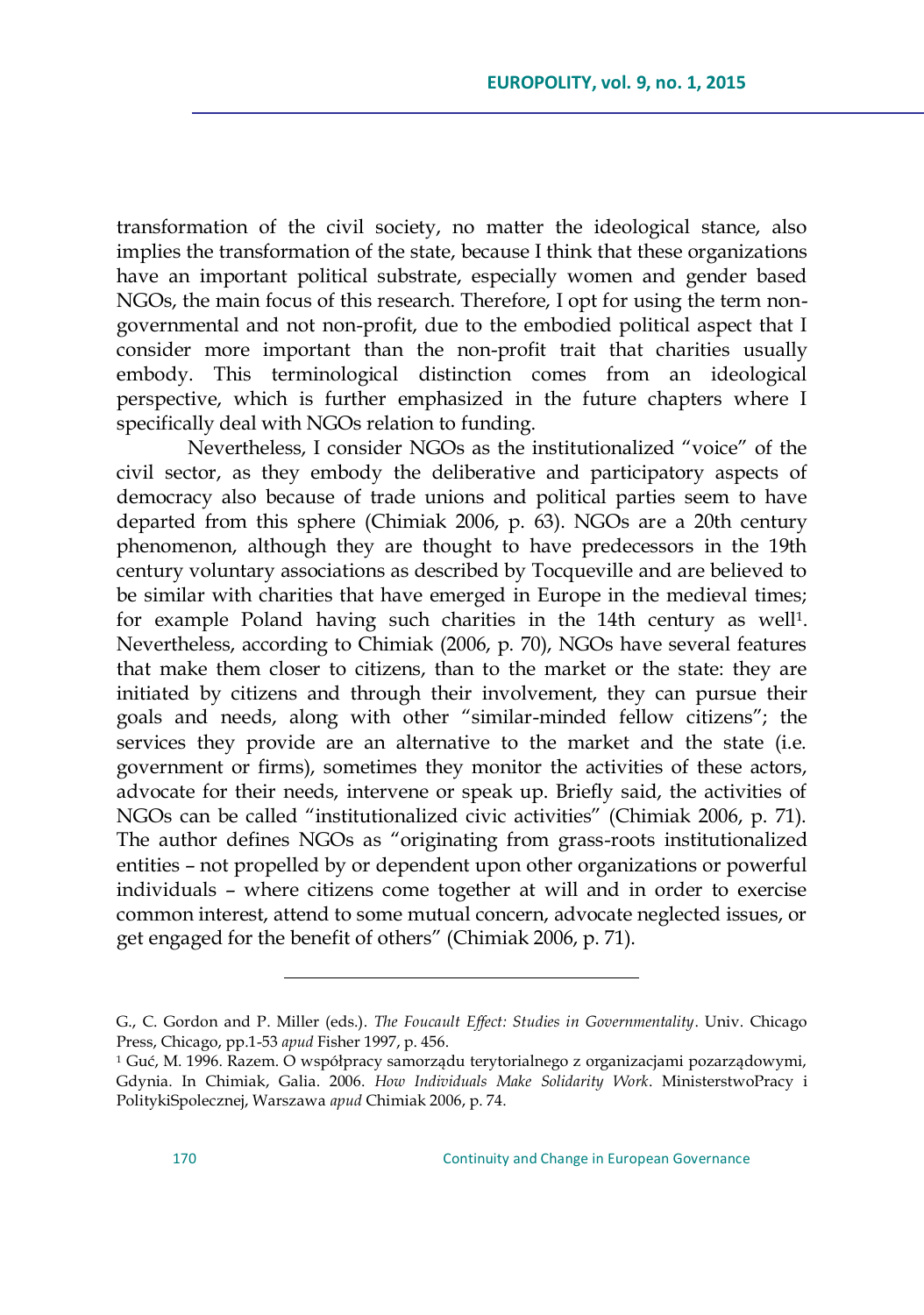The above definition is considered primary to this research, with the specification that the "grass roots" trait that civil society should entail, in terms of its origins, is seen as opposed to top-down initiatives. This means that the first emergence of a civic activity could be grass-roots and then further being embodied in the founding of an NGO; yet after its functioning on a regular basis it will probably deal with bureaucracy and other types of rules that will elevate its core grass-roots aspect (Chimiak 2006, p. 40). Nonetheless, the grassroots aspect is an important element especially in the study of civil societies as a form of citizen involvement.

In this case, a structural-operational definition of a non-governmental organization has five attributes that will be used for this particular research. These attributes (Salamon and Anheier 1975; Salamon Sokolowski and Associates 2004; Anheiner and Salamon 2006, p. 89) of an organization consist of several implications that are considered essential in this research and will be incorporated into the research design and data collection: 1. It is organized (institutionalized to some extent), in the sense that an organization has some institutional reality to it, has an internal structure, relative persistence of goals, structures and activities, boundaries (recognition between members and nonmembers) and the fact that ad hoc and temporary gatherings of people with no real structure of organizational identity are excluded; 2. It is private and institutionally separated from the government and does not exercise governmental authority, though it may receive significant public-sector funding; 3. It is self-governing, equipped to control its own activities, has its own governance procedures and is able to cease operations on its own authority; 4.It does not return profits generated to its owners or directors. It may accumulate profits in a given year, but its profits must be ploughed back into the basic mission of the agency, not distributed to the organizations' owners, members, founders or governing board; 5.It is non-compulsory, involving some meaningful degree of voluntary participation, based on free choice and not mandated by law. Membership is not legally required and the voluntary contribution entails time and/or money.

Anheier (2000, pp. 7-8) proposes that any non-governmental organizations is "a combination of different motivations, standards, challenges and practices" and has the following components: A professional core of managers, including personnel officers and accountants; A governing board of experts and community representatives; A client or user base and their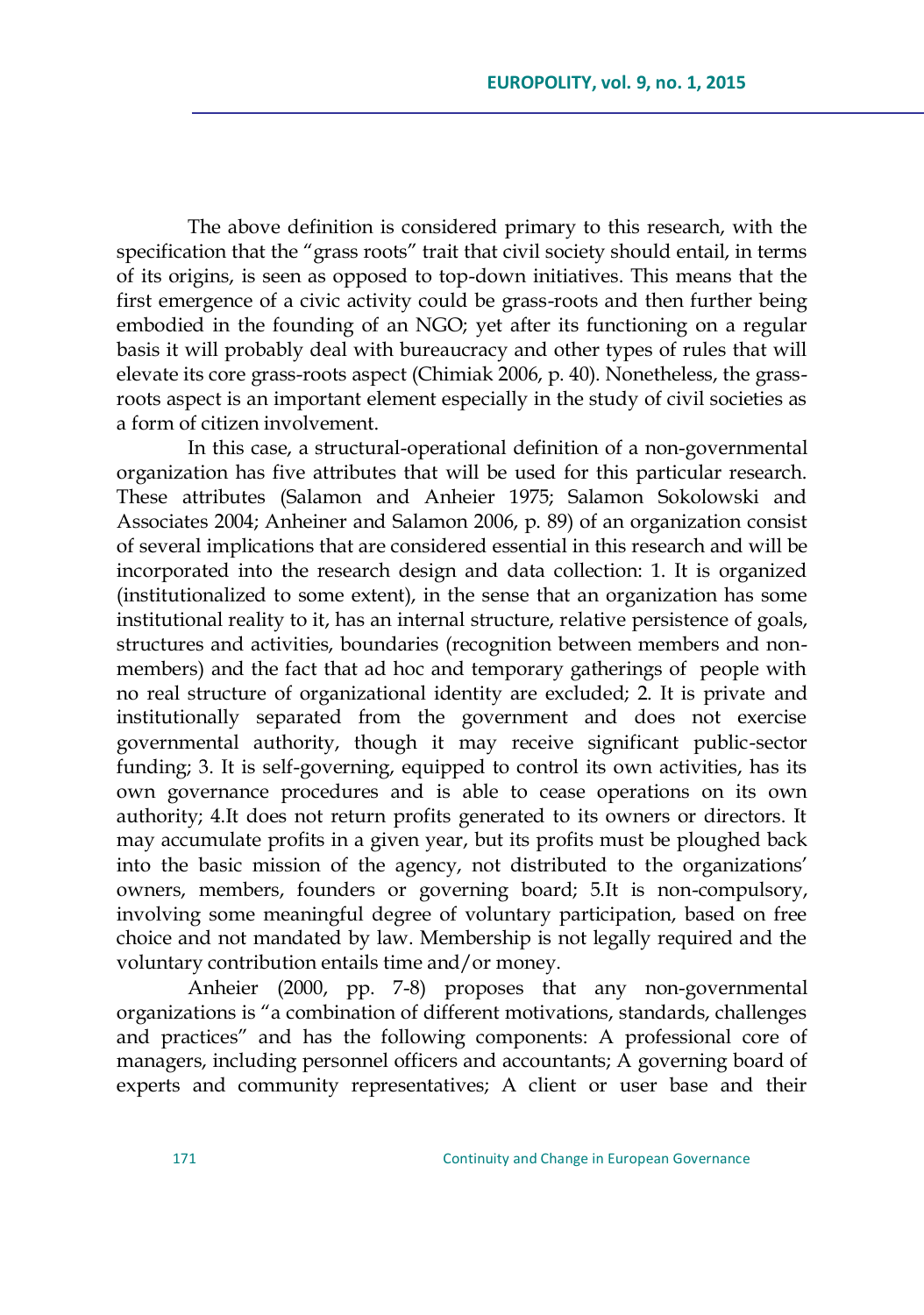representatives; A set of other stakeholders; A set of contractual relations including different levels of government; A set of business contracts; A volunteer and membership component; and The actual service providers (Anheier 2000, pp. 7-8).

Each of these components are theoretically presented as core, universal traits that exist in any institutionalized formal and registered NGO, sometimes being not necessarily distinct or self-sufficient and developing their own "culture," routines and procedures over time (Anheier 2000, p. 8). The legal framework that exists in each country stresses upon several aspects that NGOs should encounter, such as a board of members, a general assembly, an accountant and volunteers. In both Romania and Poland these aspects are present, and through external funded projects they become the core legal aspects that make organizations 'eligible' for funding. Having similar organizational components is not a strong argument for isomorphism, yet how these organizational components respond to external funded projects, how they translate, interpret and what mechanisms they develop could offer important insights to this issue. In the following section I offer several approaches to how isomorphic pressures affect NGOs, as studied by various scholars.

## **3. UNDER PRESSURE: ISOMORPHISM AND NON-GOVERNMENTAL ORGANIZATIONS**

Following DiMaggio and Powell, the organizational field in the case of civil society organizations is not only delimited by civil society features and actions, but also occurs within a specific political-institutional context (Baglioni and Giugni 2014, p. 2). Regarding how isomorphism affects civil society, this phenomenon has to do with the less diverse and more convergent aspects of NGOs, both in their organizational forms and in their work, either by external pressures, design or accidents (David and Nazneen 2009, p. 160). These pressures (normative, coercive, and mimetic) affect NGOs in the way in which they adopt similar forms of organizational structures and activities that either resembles the market, the government or other hybrid models of these two. Some authors (Murphy 2000, p. 343) suggest that recently, one can talk about the "corporatization" of NGOs: "Increasingly the model for the 'successful'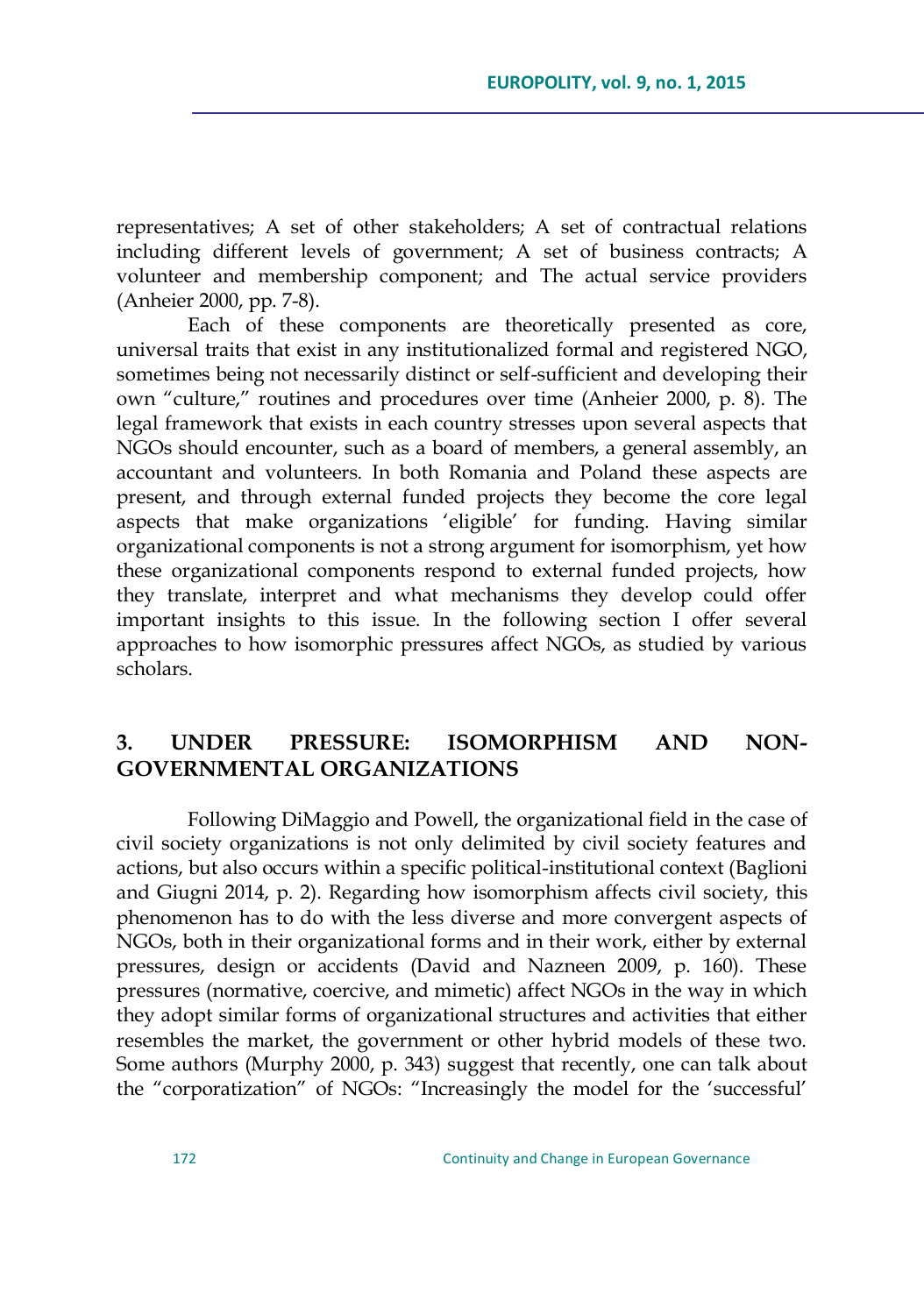NGO is the corporation – ideally a transnational corporation – and NGOs are ever more marketed and judged against corporate ideals. As part of this trend, a new development ‗scientism' is strangling us with things like strategic framework analysis and results-based management, precisely the values and methods and techniques that have made the world what it is today" (David and Nazeen 2009, p. 160). This aspect is also portrayed and analyzed in Dauvergne and LeBaron's book *Protest Inc.: The Corporatization of Activism* (2014), in which market driven forces impact NGOs in America and how these organizations have responded to them.

Dependency, domination, uncertainty, and professionalization – all of these features increase the likelihood of isomorphism among NGOs, as well as the need for legitimization or the adoption of practices for the belief that they could improve efficiency or productivity, even though it could not necessarily mean that they do. Actually, as DiMaggio and Powell suggest, they could produce a reverse effect. Moreover, Leiter (2005, pp. 5-6) suggests that the resemblance of organizations with each other could translate in the nongovernmental world due to several factors. Firstly, the highly dependent nature of the relationships with the funding sources, as a result of coercive isomorphic pressures: Riiskjaer and Nielsen (1987) have revealed that the Danish amateur sport started resembling a bureaucratic and oligarchic organization, because of the funding shift from the participants to the state; Morrill and McKee (1993) analysed a community mediation organization that was funded by the local government and its only mission turned out to be as an annex of the court's: certification and training according to its guidelines, while neglecting the voluntary cases and the innovative methods. Secondly, the non-profits' missions are sometimes unclear and continuously changing, being susceptible to mimetic isomorphism (Leiter 2005, p. 6).

"In contrast to the relative clarity of for-profits' goals and technologies, these characteristic problems usually cripple non-profits' performance measurement efforts, often lead to the displacement of outcome measures by input and allocation measures, and clamp down on innovative efforts. Beyond, uncertainty as a reason for copying, networks through which information and other resources are exchanged increase mimetic opportunities, (…) all of these have the potential for increasing mimetic isomorphism" (Leiter 2005, p. 6).

At this point, we do not know the direction NGOs are headed after so many years of funded projects implementation, due to the lack of consistent data in this area. If we look at the theoretical background, according to Batley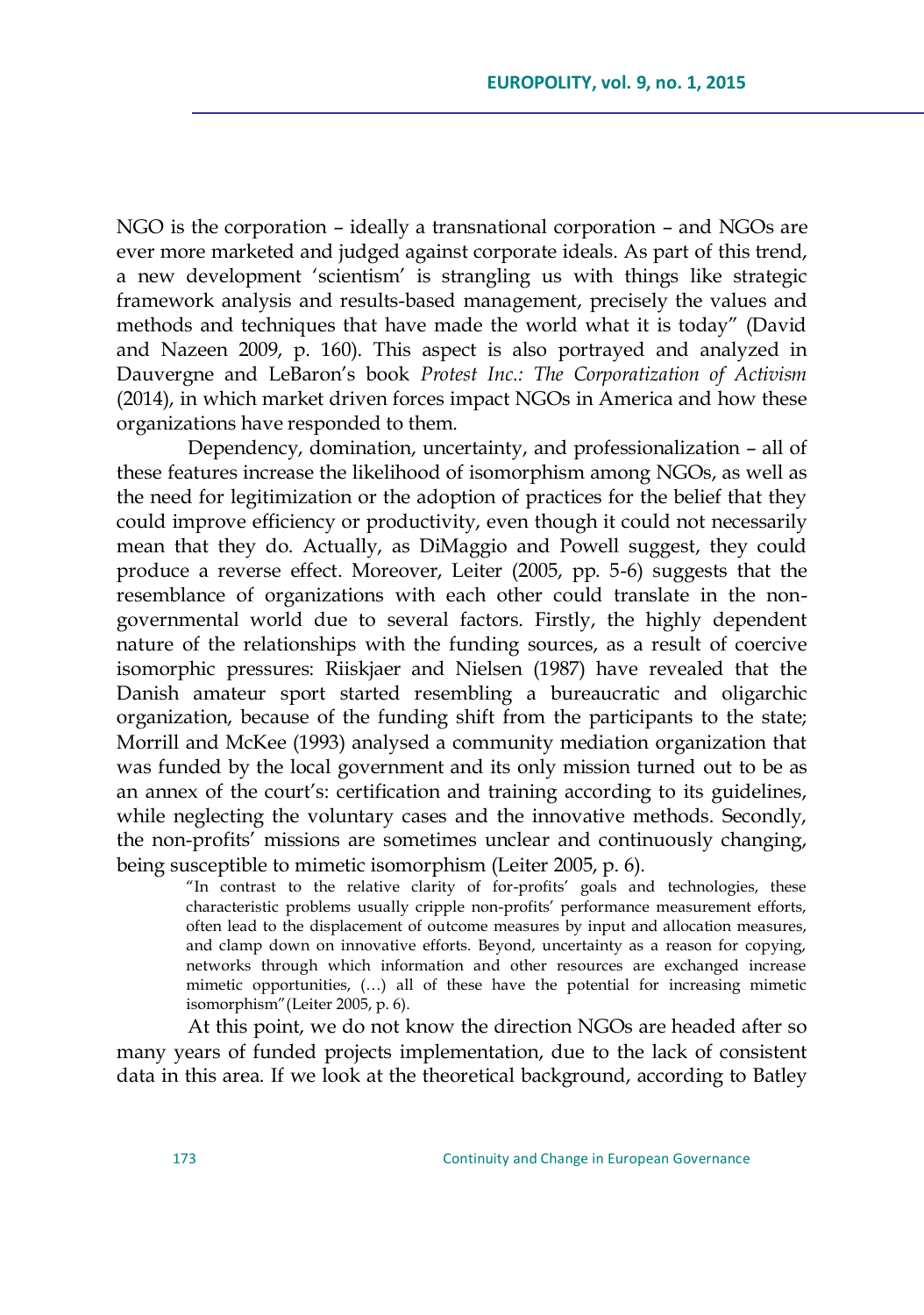and Rose (2011, p. 233) in comparison with for-profit firms, NGOs are likely to have their own established practices and ideologies about the nature, purpose and processes of the public action in which they are involved (Lewis 2006). Due to their multi-directional funding dimension (from funders, members, subscribers and communities as well as public or private bodies) they may have difficulties in reconciling internal differences of priority and sustaining agreed positions (Edwards and Hulme 2003) and therefore be more flexible, as opposed to the hierarchical, standardized and routinized bureaucratic structure of state organizations. Moreover, this sector is associated with innovation, diversity, adaptability and the ability to address various minority needs for public goods that the government does not fulfil. Nonetheless, the bargaining power of NGOs is affected by their level of 'resource dependence' on other organizations, "that is, the extent to which they control key resources such as finance, technology and expertise or have to comply with those who do control them‖ (Pfeffer and Salancik 2003; Batley and Rose 2011, p. 234).

Regarding normative isomorphism, Hwang and Powell (2009, p. 268) develop key indicators of professionalism and measure organizational rationalization as expressed in the use of strategic planning, independent financial audits, quantitative program evaluation, and consultants. Their focus is primarily on the occupational category of professionals that has historically referred to individuals who derive legitimacy and authority from their formal education and claims to specialized expertise as "organizational professionals" (DiMaggio and Powell 1983) or the "administrative class" (Freidson 1986), whose job it is to manage these organizations (Hwang and Powell2009, p. 268). The authors Hwang and Powell suggest that the growth of managerial professionals represents a profound institutional change because this group shares common administrative or management training and similar occupational norms. Their professional and social networks expand as they move from one organization to the other, which enhances the diffusion of common evaluative and normative standards. The authors argue that "the non-profit sector's professionalization may have significant implications for its core identity as an arena for volunteerism and participation, as well as for its future development and role in society at large, especially given the ubiquitous presence of non-profits in the daily lives of many citizens" (Boris and Steuerle 2006). In this regard, the change in the identity refers to an orientation towards doing for others rather than with them (Skocpol 2003) and through the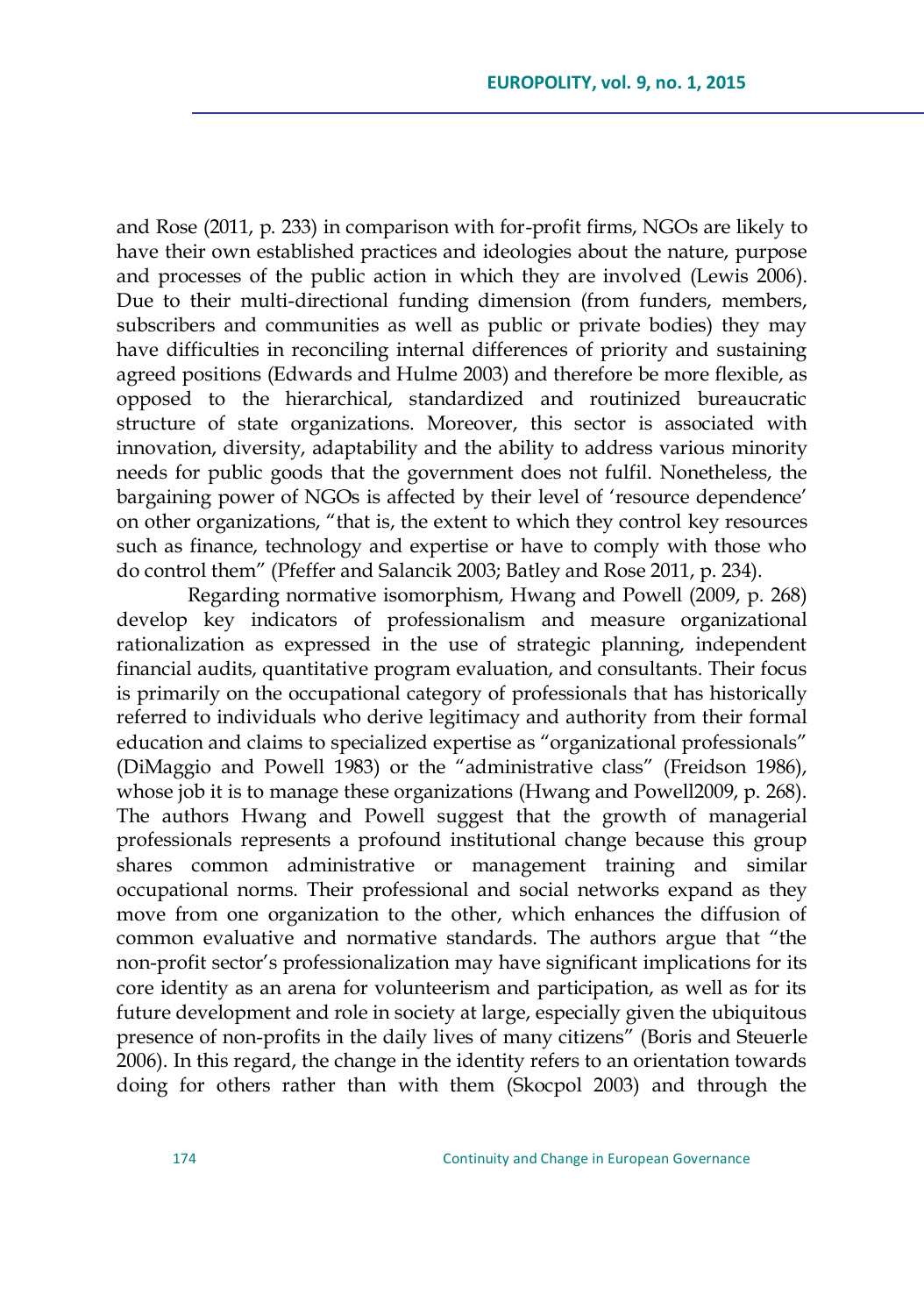educational backgrounds of organizational leaders, the interpretation and solutions formulated to issues can also change (Fligstein 1990; Hwang and Powell 2009, p. 270).

Another issue of standardization in the non-governmental sector, besides professionalization, is the evaluation process that some NGOs are pressured into make (coercive isomorphism). Arvidson and Lyon (2014) analyse how organizations respond to requests for evaluation, and how strategic decoupling is developed; they consider that organizations engage in evaluations with a dual purpose; on the one hand, to comply with social audit norms and thereby ascertain organizational legitimacy and survival; and on the other, organizations act in a way that allows them a level of independence as well as influence over how the performance of social purpose organizations is understood and measured (Arvidson and Lyon 2014, p. 871). Decoupling is a concept that describes how organizations 'make visible, public commitments to satisfy the demands of their external environment' while the organization's internal operations can follow different trajectories (Turco 2012, p. 386). Organizations use this strategy to resist external monitoring (Levay and Waks 2009) combined with the desire to gain legitimacy from the very same external context, in many cases organizations that are under contractual obligations to report achievements to grant or contract providers (Arvidson and Lyon 2014, p. 871). Resource holders and founders exert control through directives that are sometimes related to evaluation; other authors highlight that organizations may hide information, or control the flow and content of information (Burger and Owens 2010). Burger and Owens (2010) suggest that this is a 'deflection strategy' used by organizations to cope with control imposed by stakeholders that hold unrealistic expectations, and to cope with a competitive climate (Arvidson and Lyon 2014, p. 873). Based on a study of five social enterprises in the UK, Nicholls (2009, p. 756) argues that evaluations and audits are used as means to "enhance social mission rather than merely to respond to regulation' and suggests that 'emergent reporting practices constitute a spectrum of disclosure logics that social entrepreneurs exploit strategically to support their various mission objectives with key stakeholders". This type of approach is important to my research because it questions the view that organizations are passive responders to directives from resource holders (Verbruggen *et al.* 2010; Burger and Owens 2010) and in this sense questions the mechanisms of isomorphism.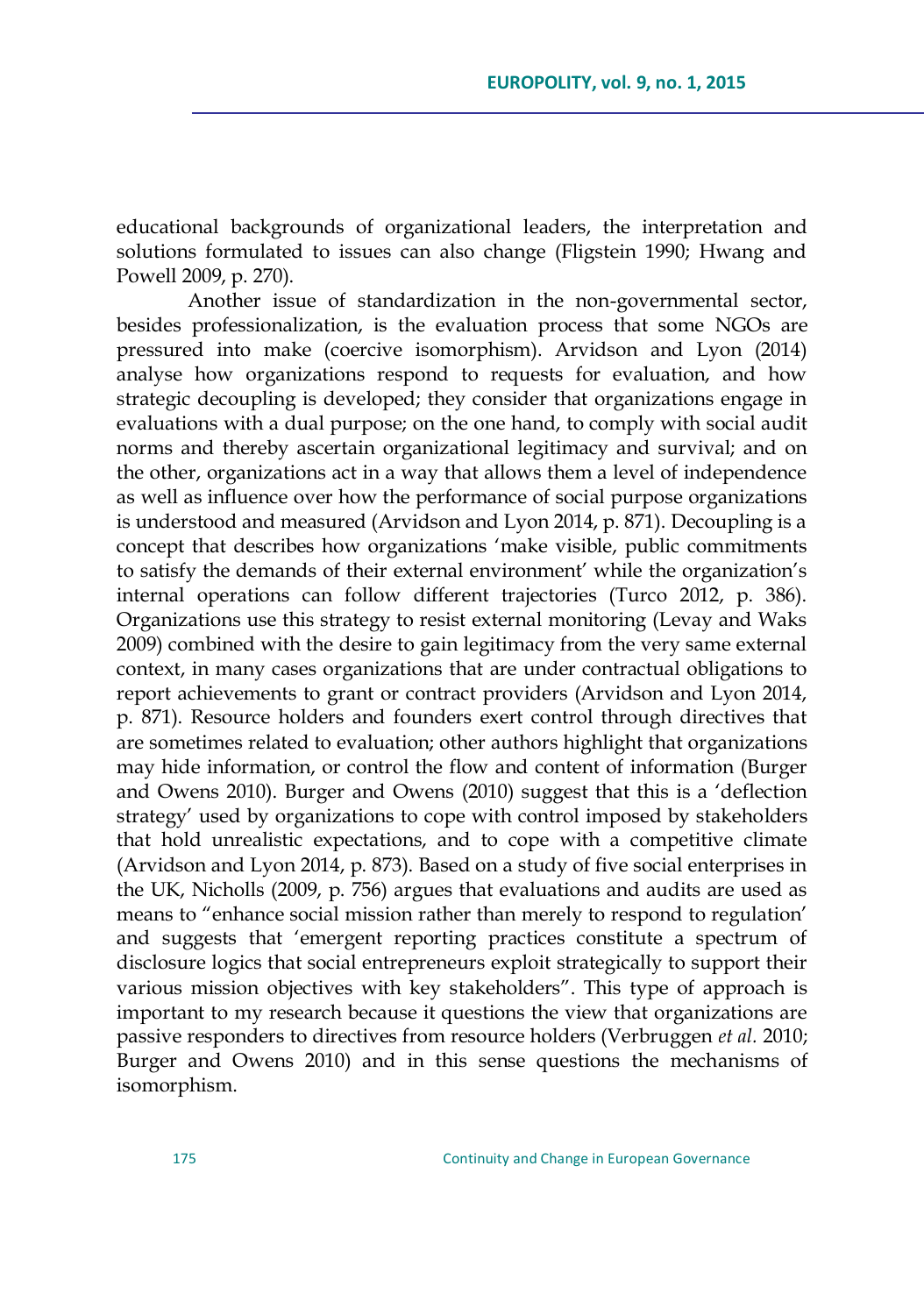Isomorphism may also arise out of the pursuit of legitimacy without regard for effectiveness and efficiency, but rather for the sake of survival, advantage, or approval, because legitimacy depends on meeting the expectations, often taken-for-granted, of the environment in which the organization functions (DiMaggio and Powell 1991 in Leiter 2008, 68). The theoretical and practical implications of isomorphism in the non-governmental sector are translated into the limitation of the capacity of the non-profit sector to respond to diverse needs and preferences, undermining one of the sector's primary rationales (Weisbrod 1986). If the non-governmental sector comes to resemble the bureaucratized for-profit or the public sector agencies, or rather to be homogenized, then it would create similar solutions to diverse problems in the society, and therefore "we can fear the same loss of creativity, innovation, and individuality Weber portrayed with the image of the 'iron cage'‖ (Gerth and Mills 1946; Leiter 2008, p. 69).

Yet, how can isomorphism be operationalized so to capture its effects on NGOs? In the article "Structural Isomorphism in Australian Nongovernmental organizations" (2005) Leiter offers an operationalizing scheme in this regard. He first devises structural isomorphism in the three types of isomorphism presented by DiMaggio and Powell: coercive isomorphism, mimetic isomorphism and normative isomorphism, as shown above. Coercive isomorphism is operationalized by Leiter (2005, p. 13) with an accent on the state, headquarters and donor income in the following way:

- The state representing an index of dependence on the state is formed from the number of government programs from which the organization receives help (at least 1 government program, where it is the most important source of revenue);
- The subordinate to headquarters (branches, subsidiaries, franchise) represents the requirement to follow centrally issued directives, thus finding out the measure of headquarter power;
- The income from donors, conceived of a minimal indication of the power of donors over the non-profit (so as to find out the revenue diversification).

On the other hand, mimetic isomorphism (Leiter 2005, p. 14) is devised

into:

 Goal ambiguity is said to be a barrier to the rational structuring. Along with unstandardized technologies (the means for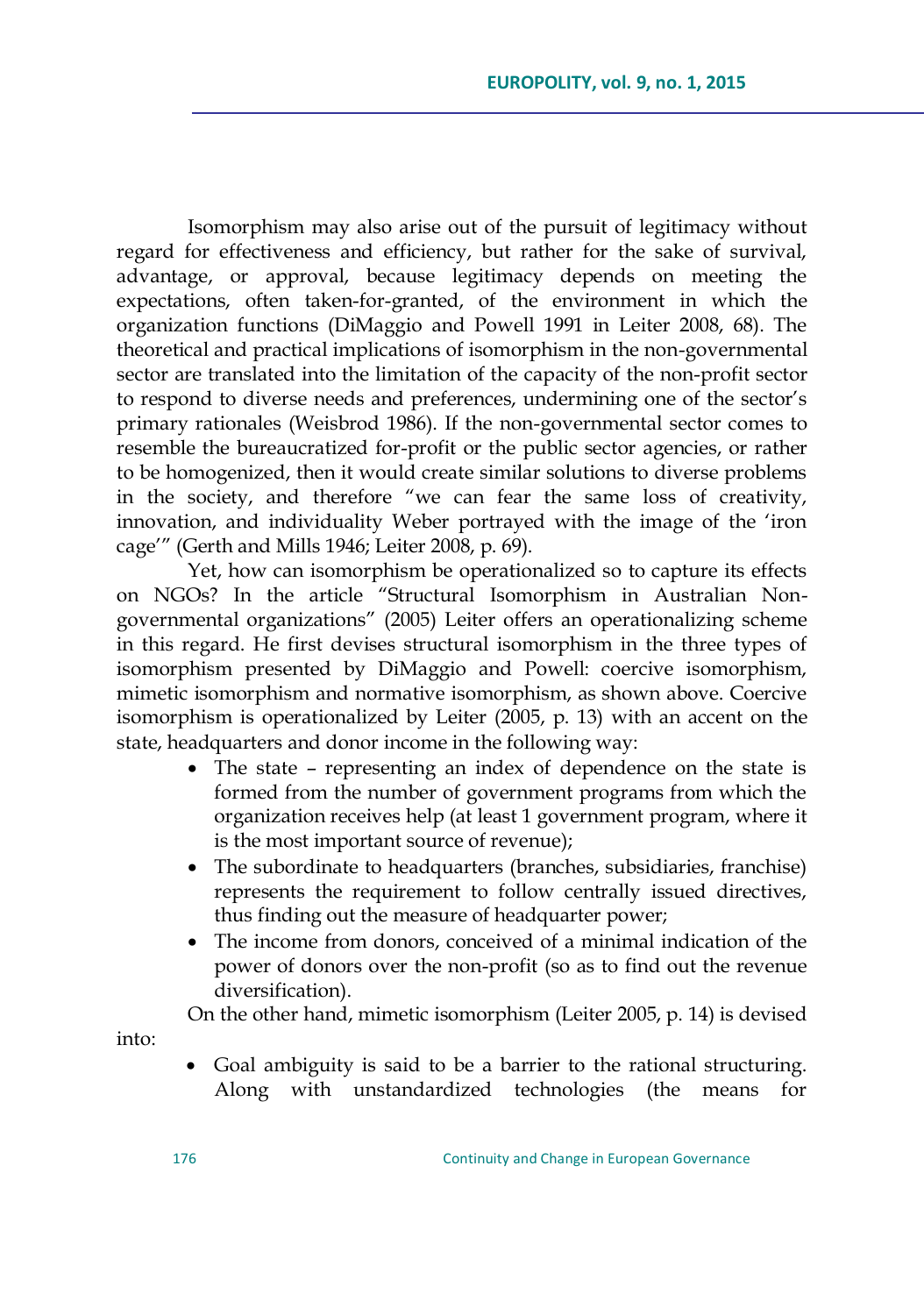accomplishing goals) and unreliable components of the environment, goal ambiguity is a mechanism of copying other organization that is regarded as successful or legitimate (DiMaggio and Powell, p. 1983). It can be measured in two ways: by a small difference between the highest and lowest importance reported and by a large number of goals reported as having the same high importance;

- Decline, which can motivate a search for a better approach and therefore it could lead to copying (types and forms of decline);
- Change might also cause uncertainty and motivate the search for alternative models (Leiter 2005, p. 14). Change can occur in the mission, outsourcing and communications technology;
- Sharing creates the opportunity for copying, and sharing resources can be an important factor in this type of research (sharing with organizations, government, others).

Normative isomorphism is regarded as:

- Consulting, seen as an extended form of idea sharing that can affect the core of an organization;
- Manager's education is a factor that indicates professionalization in the field (for example post-graduate education marks professional preparation) (Leiter 2005, p. 14).

All of these factors impact the structure and culture of a nongovernmental organization, to different degrees. As mentioned before, the different isomorphic mechanisms do not occur separately and clearly, as described in the theoretical framework. Therefore, operationalization can turn helpful in this regard. Moreover, I consider the structure of an NGO as embodying its organizational capacity – human resources, the experience in implementing projects, the capacity to attract new members and volunteers, formal rules and strategies); and the organizational culture, in which I refer to the informal rules, values, routines and habits inside the organizations; and the roles, such as the role of the organization as described in the mission and statute, as well as the members 'behaviours. Having described the theoretical framework, I further outline the possible pressures and mechanism that affected women and gender based NGOs in Romania and Poland, by highlighting the similarities and differences between these organizations. It is important to stress the fact that the contextual variables are regarded both as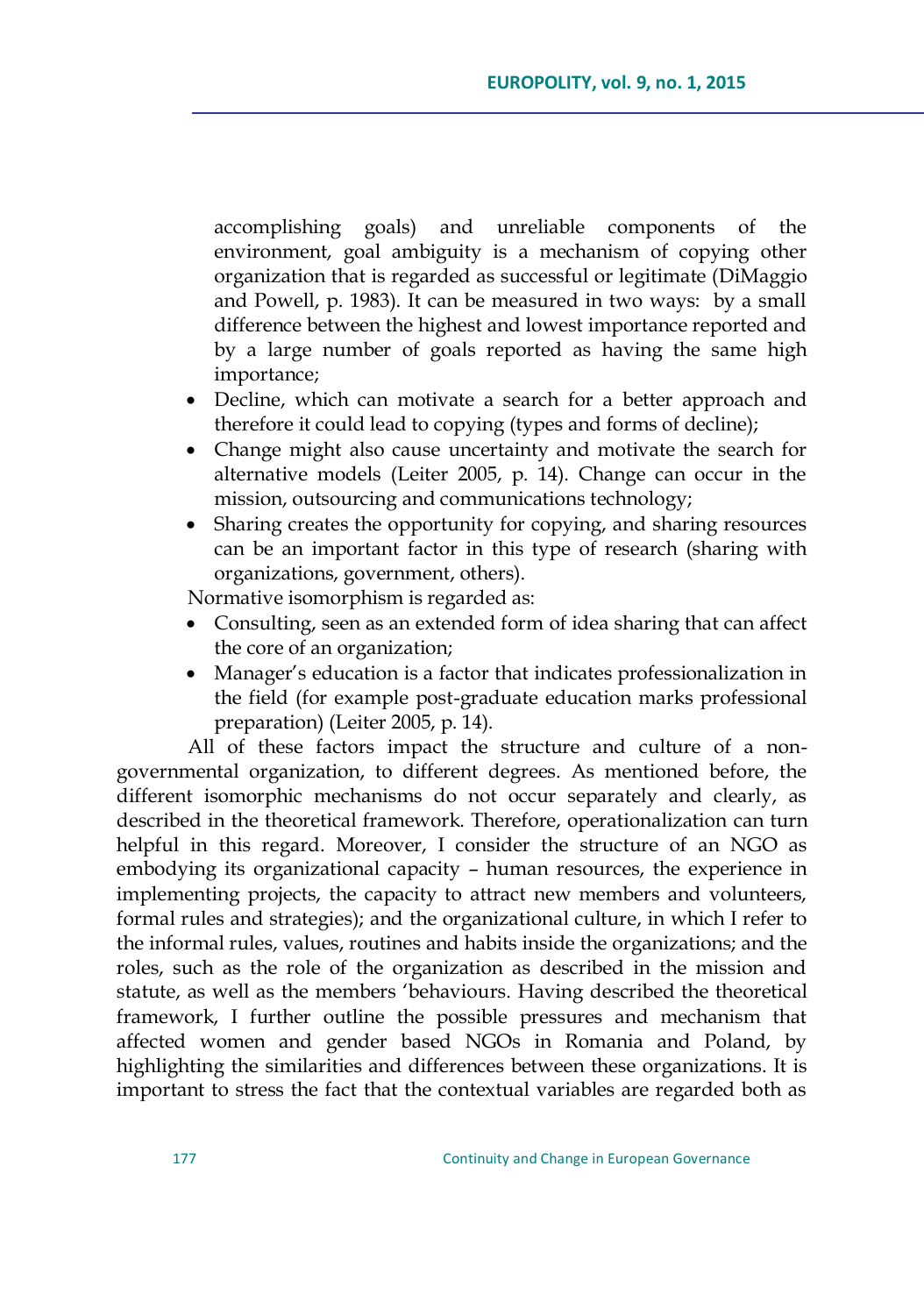independent variables and also as mediating variables in this research. The goal is analytical and descriptive at first, offering a starting point for future analysis.

### **4. IN BETWEEN THE TWO "–ISMS": SIMILARITIES AND DIFFERENCES BETWEEN WOMEN AND GENDER BASED NGOS IN ROMANIA AND POLAND**

In this section, I identify the contextual elements and pressures that lead organizations to look and act in similar ways, despite the different context in which they operate. Moreover, I argue that there is another side of the coin that should be encountered: the different responses, interpretations and conditions that make these organizations develop and act in a different manner. After these clarifications are made, conclusions are drawn for future analysis in this field.

First of all, similarities in organizational studies have been studied by institutionalists, who focused their researches on isomorphism, the pressures that lead organizations to look and act homogenously (Brunsson and Jacobsson 2000; Scott 2008; Drori, Meyer and Hwang 2006; Child 2000). Generally, in both countries, women, with less political and symbolic resources, organized themselves outside the political parties, in various NGOs, so to persuade politicians to vote for laws against discrimination, domestic violence and gender equality, and also to influence the equal opportunities policies and the democratization process. Having as a starting point how gendered regimes in the communist period affected women (Siklova 1993; Ferge 1998; Grunberg 2000; Ghodsee 2004; Einhorn and Sever 2005; Pascall and Kwak 2005; Vincze 2006; Miroiu and Popa 2009), following the effects of democratization and economic change both upon women, the civil sector as a whole and women and gendered based organizations (Funk and Muller 1993; Miroiu 1998; Regulska 1998; Cermakova *et al.* 2000; Gal and Kligman 2000; Saxonberg 2000; Grunberg 2001; Pasti 2003; Fodor 2002; Braunbauer 2002; Graff 2003; Pollert 2003; Sloat 2004; Miroiu 2004; Roth 2007; Regulska and Grabowska 2008) and how the civil society sector that emerged and developed in both countries after 1989 as a result of actions undertaken by domestic actors and supported by Western founders (Regulska 1998; Carothers 1999;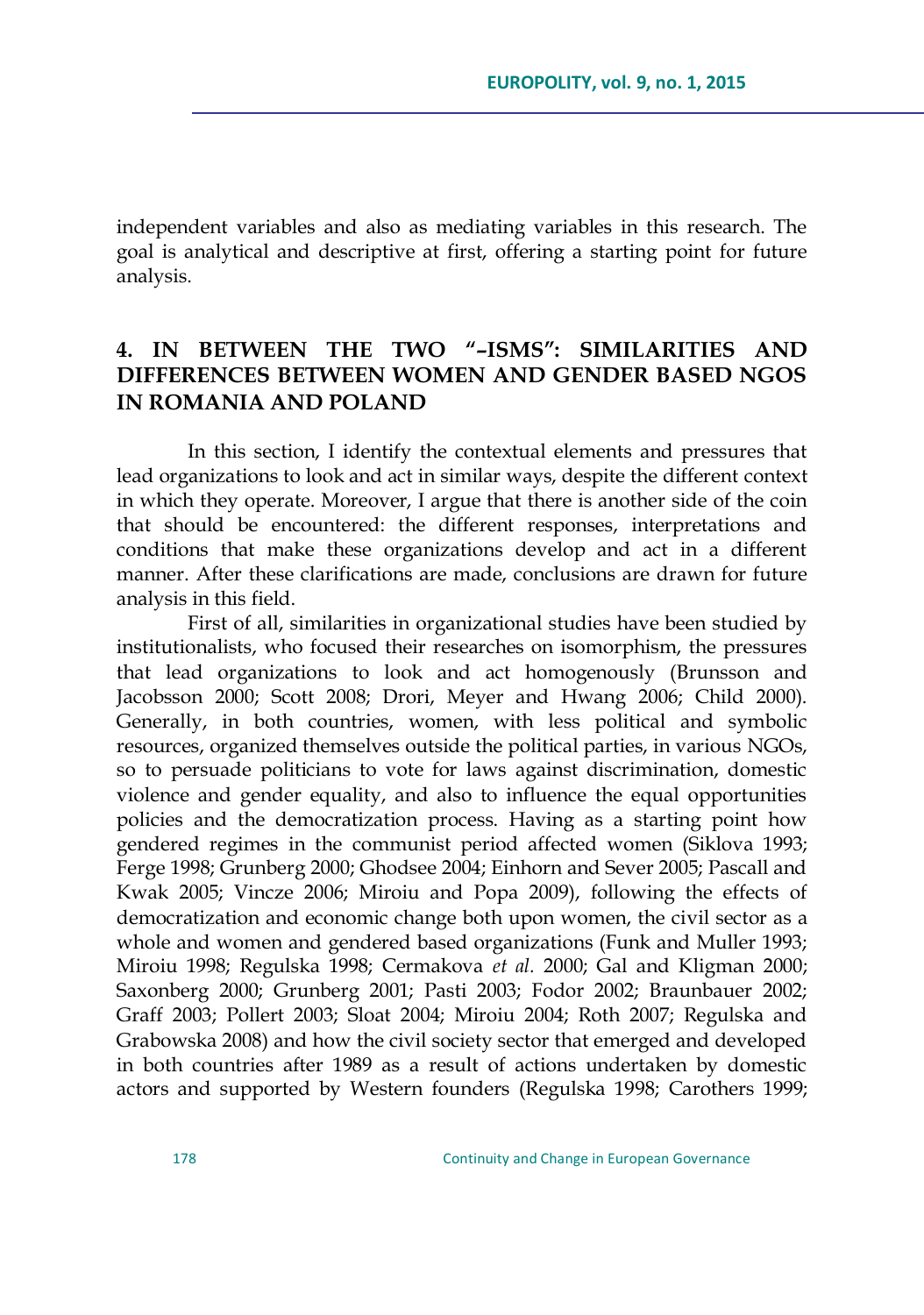Glimski 1999; Chimiak 2006; Fuszara 2008; Bunea 2007; Regulska and Grabowska 2011, 2012; Williams 2013; Korolczuk 2014), some highlights can be presented as impacting these organizations in a similar manner. Throughout this approach, the political factors, as well as the influence of transnational organizations and the impact of EU accession and gender equality institutionalization (Fuchs and Payer 2007; Penn and Massino 2009; Reguslka and Grabowska 2011, 2013) will be explained in relation to women and gender based NGOs. Moreover, the tensions between the cultural aspects of each country and the emergence of a feminist ideology are also taken into account, both in a contextual and organizational manner (Grunberg 2000; Miroiu 2004; Miroiu and Popescu 2004; Fuszara 2000, 2005; McMahon 2002; Roth 2007; Grabowska and Regulska 2011; Molocea 2013; Vlad 2013).

Out of these contextual elements, I consider the external funds to be the most important factor that leads organizations to become more similar, as well as the transnational and EU actors. The communist legacy and the cultural aspects of these countries, even though different in many aspects, had lead organizations to adopt a certain kind of ideology (liberal), which was further stressed by the Western donors' *modus operandi*. Moreover, the pressures of the neoliberal economic transition, as well as the communist legacy, have left women with poor political and symbolic resources, and in both countries, they organized inside women and gender based NGOs, despite the 'double burden' they were experiencing, due to the limitation of the public domain in the public sphere. The communist past eroded any women's movement and solidarity, although in Poland women vividly participated in the actions of the Solidarity union<sup>1</sup>. The women's organizations that dated

 $1$  As to the women's role inside Solidarity, they were very much active in the underground structures (Penn 1994). The 80's are considered the years in which women's movement in Poland started to emerge and materialize. For example in 1983 the first feminist sociology seminar at the Institute of Sociology at Warsaw University was opened and in 1984 several women who attended the seminars started to meet in Warsaw and Krakow and they organized the Women's Cinema Festival and the first March Feminist Session in Krakow, in 1987 (Grabowska 2013, p. 3). In this way, these actions created the path from informal to the formalization of some women's groups after the fall of communism, such as the Polish Feminist Association in Warsaw and EFKa foundation in Krakow (*idem*). Also, due to the martial law introduced in Poland in the 80s and the many arrests that occurred after its implementation, women took over the leadership positions in the Solidarity movement, which perhaps shaped the first glimpses of the future feminist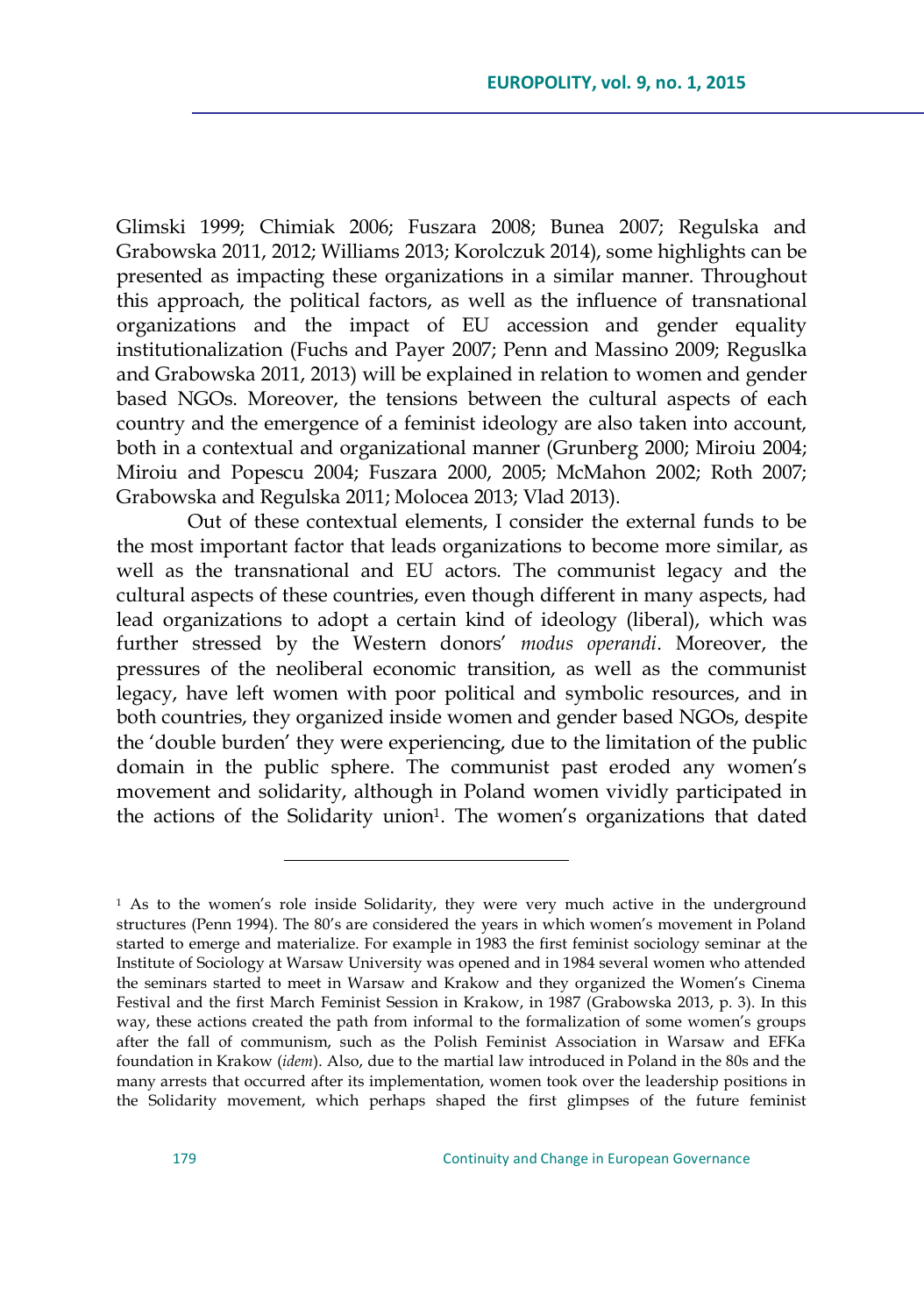before 1989 were largely controlled by the state party and the newly established women's NGOs in Poland and Romania distanced themselves from such organizations that continued to exist after the fall of communism. Within the transition or transformation period, women's NGOs took different paths in Romania and in Poland, having developed from an academic standpoint in Romania and from grassroots movements in Poland, due to the abortion rights. Nevertheless, in both countries they developed in similar manners, as a response to the economic and political factors and the more traditional views on gender. In both countries there has been a 'baby-boom' (Chimiak 2006) of NGOs, due to the newly adopted legislative frameworks that helped these organizations to develop and the presence of Western donors. In the 1990'swomen NGOs experienced what I refer to as the 'contract culture', a project-based approach to the issues of women in politics, labour market and social spheres. The Beijing Conference was an important event in which women's organizations from different countries met and established strategies in their approaches to the local governments. International actors and donors have highly impacted these organizations by establishing new modes of working, through trainings, seminars and workshops and human resources. Women's organizations were active in the international and national level, but few of them managed to concentrate on the rural and regional level. In this regard, in both countries most of the women and gender NGOs became an urban phenomenon, being closer to the centres of power and finance. The period in which they become important actors in both countries, after almost a decade of being highly biased due to the conservative political parties and the general public, was in the time of the EU accession – in Poland in the 00's and in Romania after 2004. Yet, after the accession, numerous important donors

movement in Poland. Women in Poland lead most of the underground press such as "Tygodnik Soldarnosc" and for almost three years, "no single man was a member of the editorial board. Recognized as passive Mother Poles by the police, women used gender stereotypes to their advantage in conspiring against the communist regime" (Kondratowicz, E. 2001. SzminkanaSztandarze, (Lipstick on a Banner), Sic!; Penn S. 1996. Women's Movements On-Line: The New post-Socialist Revolution, *SAIS Review*, Volume 16, Number 1, pp. 125-143; Penn S. 2003. *PodziemieKobiet*, (Women's Underground), Rosner i Wspólnicy, Warsaw *apud* Grabowska 2009, p. 56). Therefore, the active citizenship, the community bonds, the networking and the grassroots groups could translate into the cooperation of the newly established women NGOs in Poland and the possibility to be more critical in accessing some types of funding to others.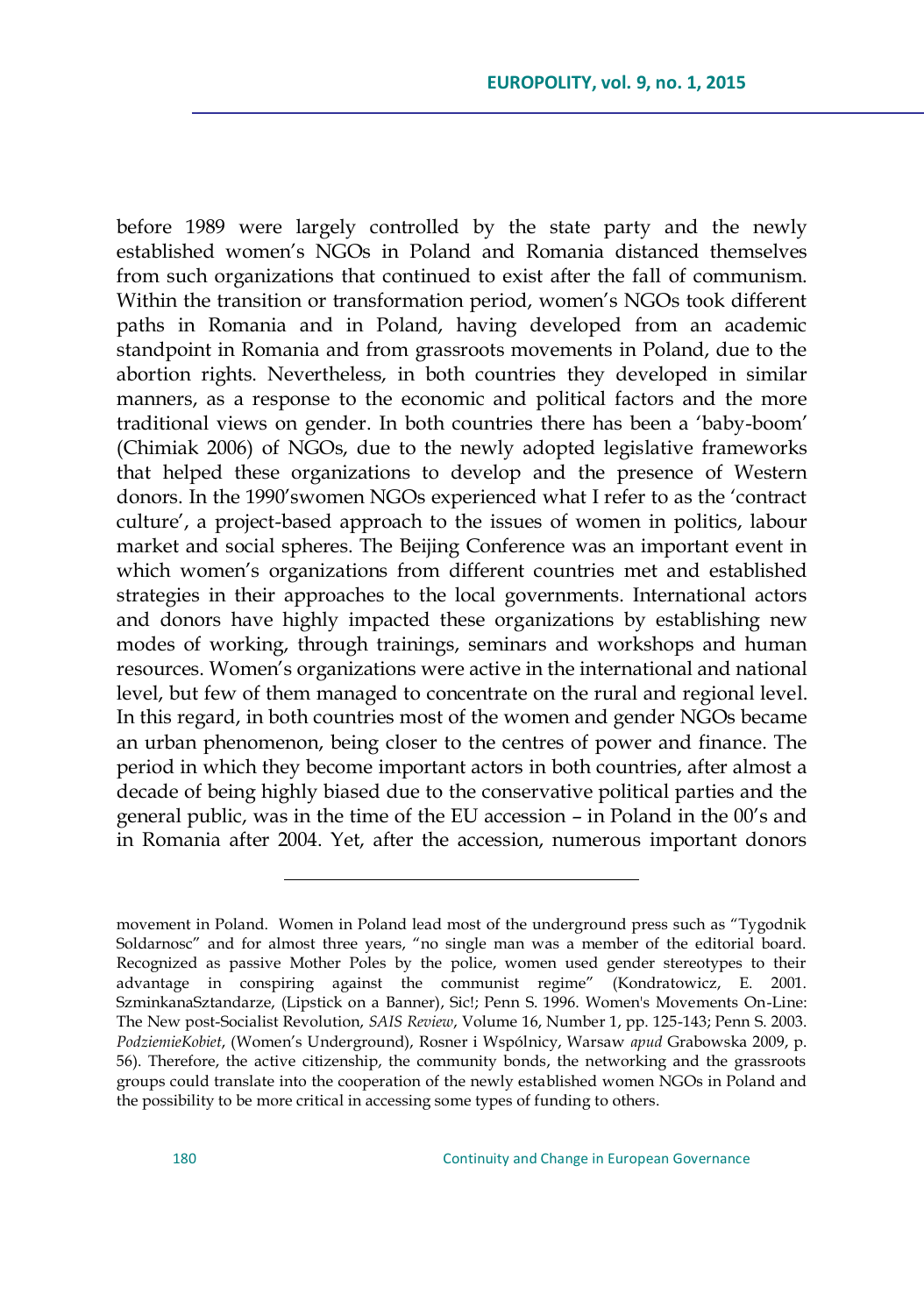have shifted from these countries, profoundly impacting the organizations that were highly dependent on external funding. The gender institutionalization had different ways of development in each country, yet this period is regarded as the professionalization or NGO-ization phase, in which the organizations that had access to European funds became more institutionalized. Despite the different context in which they emerged, the similarities between organizations have been highlighted, due to external pressures from governments and international actors, but also as forms of development from within.

In regard to the differences between the women and gender based NGOs in Romania and Poland, they can be highlighted in a similar approach: firstly regarding how the communist legacies have been transported into the present institutions and practices (Glass and Fodor 2007; Johnson 2007; Saxonberg and Selewa 2007; Spehar 2007; Kriszan and Zentai 2012) and secondly how the similar paths of economic, political and social transition of the two countries have had different effects for women in Romania than those from Poland (Dabrowski 1995; Johnson and Young, 1997; Pasti 2003; Miroiu 2003, 2004, 2006; Bozena 2008). Moreover, the relation between the cultural aspects and the emergence and development of the civil society sector (Robinson 1995; Pasti, Miroiu and Codita 1996; Green 2002; Epure *et al.* 2001; Pralong 2004; Klown/Jawor 2004; Parau 2009; FDSC 2005, 2010; Chimiak 2006; Szelewa 2011; Ekiert and Kubic 2014), had a different impact on these organizations, stressing on the particularities between women and gendered based NGOs from these two countries (Grunberg 2000, 2008; Baldez 2003; Miroiu and Popescu 2004; Fuszara 2005; Dabrowska 2007; Regulska and Grabowska 2008, 2011; Fuszara 2010). The impact of transnational institutions – such as Western founders and EU bodies – on the institutionalization of gender equality and on the institutionalized feminist movement is also highlighted, due to the different trajectories that the two countries encountered (Siegel and Yancey 1992; Quigley 1997; Dakova *et al.* 2000; Coyle 2003; Juros *et al.* 2004; Vincze 2006; Fuchs and Payer 2007; Bunea 2007; Popa 2007; Pospieszna 2010; Kriszan and Zentai 2012; Hurubean 2013). In this regard, interpretation of legal frameworks and coercive pressures, the size, age and members can shape organizations and cause them to take various organizational forms. The most important factors that affected women and gender NGOs are presented in regard to institutional path dependencies, civil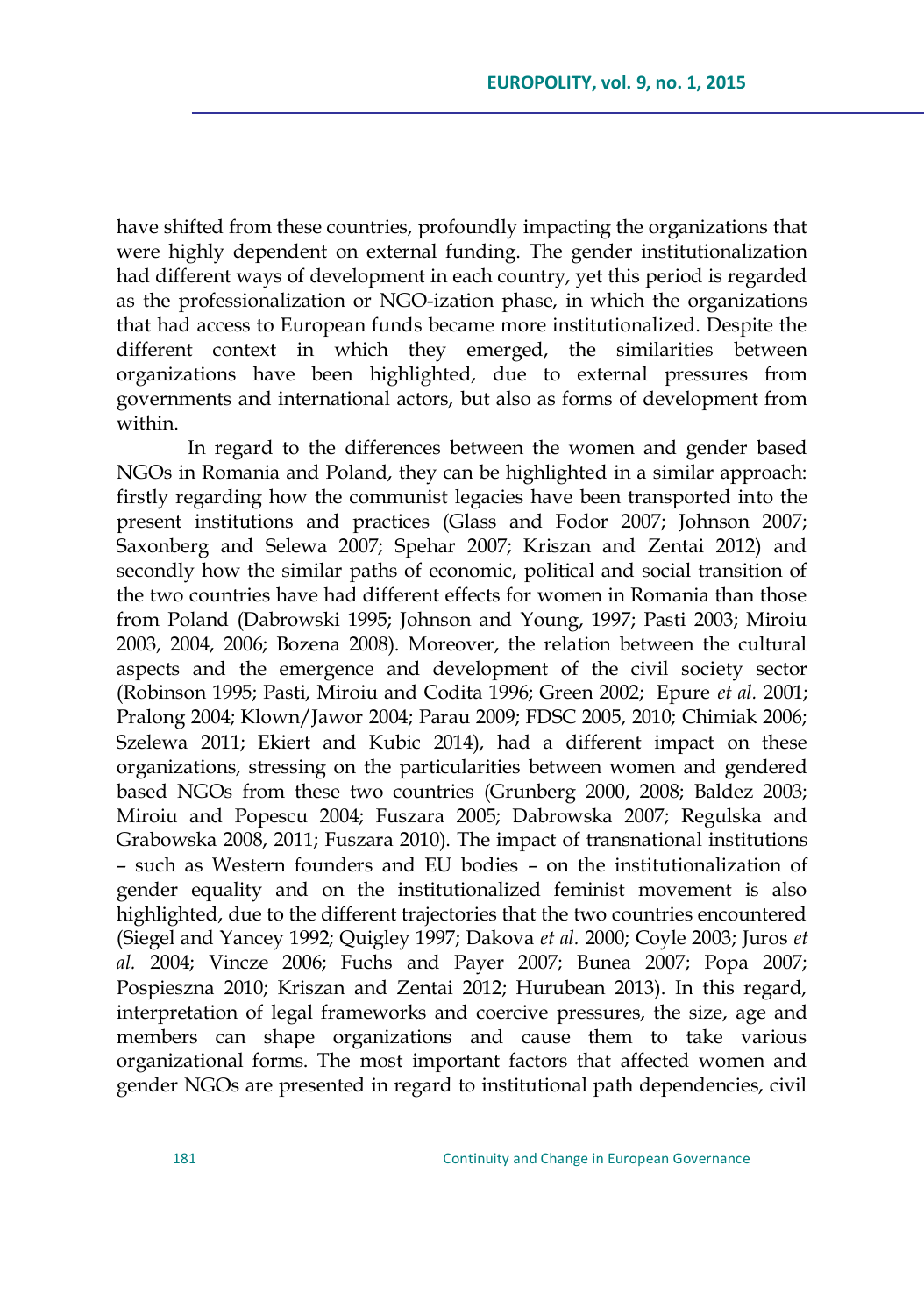society mobilization, discursive opportunity structures and political opportunity structures and different trajectories of change. Therefore, even though in the Solidarity movement the gender issues were not encountered, the movement itself had an important role in the development of the civil society in Poland. Moreover, Poland experienced a grassroots feminist movement around the abortion law that was adopted in 1993, during which many women's NGOs were established. The women and gender NGOs in Romania have developed around the academia and did not develop in a grassroots manner, or a movement. These factors made the organizations in Poland and Romania differ in their approaches, even though they shared a liberal ideology. Moreover, the transition period had different paths in the two countries, further affecting women NGOs. The organizations in Poland had different economic opportunities than the ones in Romania, and many organizations developed their activities around the labour market and entrepreneurial sector. The quota system introduced in Poland has helped NGOs to collaborate with the local authorities, having made these organizations better able to access national and regional grants. Romania could not adopt the quota system, due to its fragmentation inside the women's NGOs and the lack of political support and therefore many organizations were highly dependent on foreign funds. The EU accession, having two different time spans, and the shift of funding also impacted these organizations differently, yet NGOs became important actors especially in the gender intersectionality of public policies, collaborating with the state and the international actors. The professionalization of the NGOs in Poland was not linked with the academia, as in the case of Romania. Furthermore, the different paths of gender institutionalization had different effects on these NGOs in their patterns of development. This process was also strengthening by the dynamic of the external funded projects: in Poland membership fees were preeminent, while in Romania NGOs continued to rely on externally funded projects. The mechanism of accession also differed, making this process easier for the organizations in Poland than for those in Romania.

Having briefly underlined both the similarities and the differences between women and gender NGOs in Romania and Poland, future directions can be highlighted so to understand whether these organizations are embracing similarities in their structure, culture and roles due to external funded projects. Therefore, some questions can be raised: how did the civil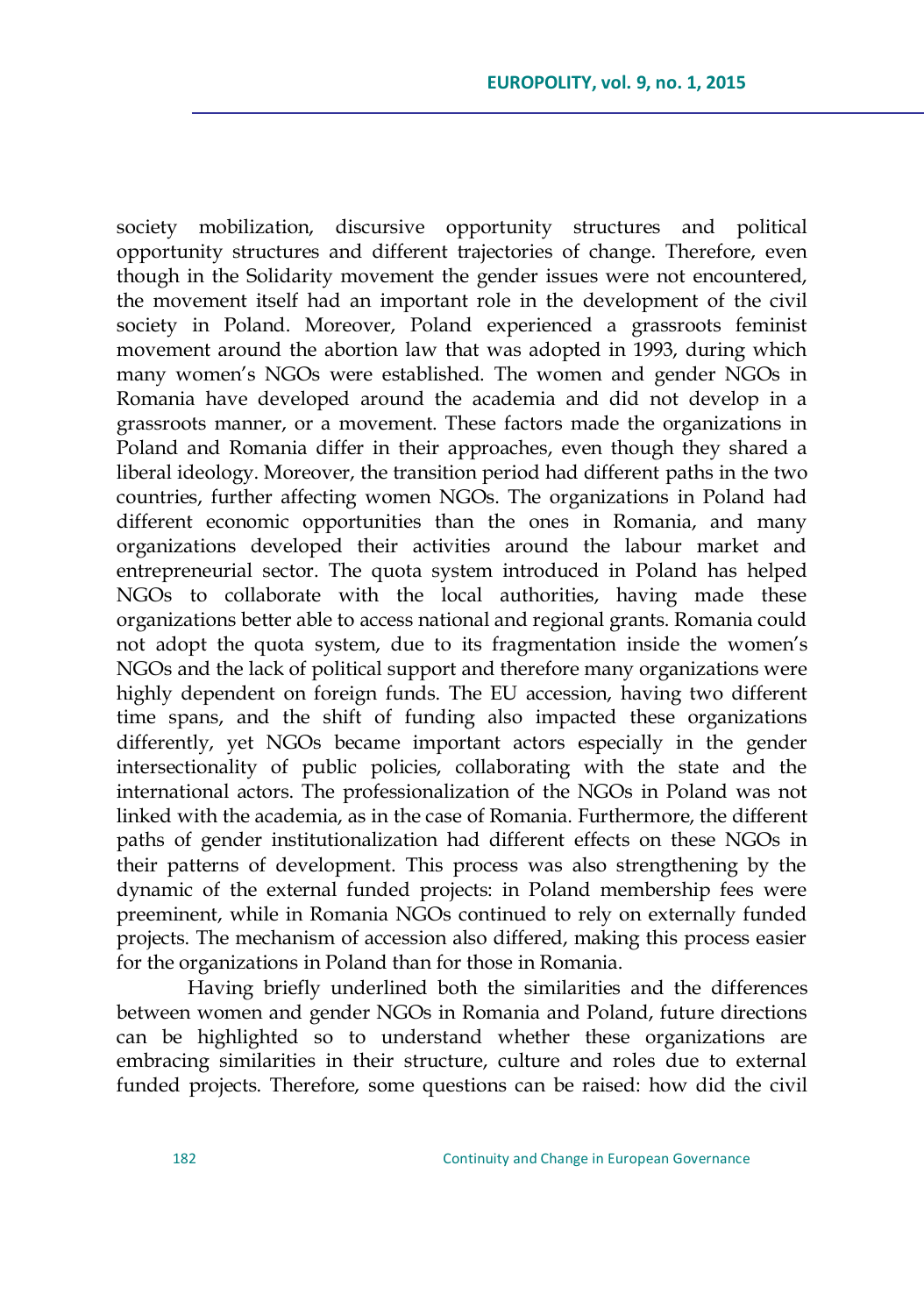society sector respond to the external funded projects, having emerged from different bases? How do the grassroots origins of some NGOs impact the imposed regulations from funders? Is it easier to adapt to these regulations if the organizations have an academic origin? What makes NGOs apply to external funded projects, except the lack of national and local funding? Does cooperation between NGOs facilitate mimetic isomorphism at the local and international level? Are the external funding constraints felt in a greater or a lesser degree depending on the member's ideology? How do local and national economic opportunities influence the financial strategies of NGOs? What are the main elements of external funding that make organizations adopt similar patterns in regard to their beneficiaries? Is professionalization developing in NGOs that don't have access to external funding? These are some of the questions that have not been yet addressed in the literature concerning both sociological institutionalism and the civil society sector. Of course, each question regards different independent variables and could be treated separately from this study, yet it is important to understand how different European mechanisms and regulations affect the actors that deal with them on an everyday basis. In this regard, several conclusions are drawn.

### **5. CONCLUSIONS**

Considering the few studies in the field have been done that addressed how external funded projects affect NGOs and the public policy implications that further emerge from this approach, this article represent an attempt to answer the question: are the women and gender based NGOs developing from counter-culture to a contract culture? In this regard, I have presented the theoretical approach in studying to what extent and with what effects were external funds (European, Swiss and Norwegian) implemented in Romania and Poland in the case of women and gender based NGOs. In the making of the explanatory model, I have outlined the sociological institutionalist framework so to analyse both the deliberate and intentional effects that are settled through strategies or objectives of the main financial lines, and the unintentional ones, that arise throughout a project life–span inside an organization. These effects can prove to be either positive for the organization, but unimportant for the financer, or dysfunctional (as counterproductive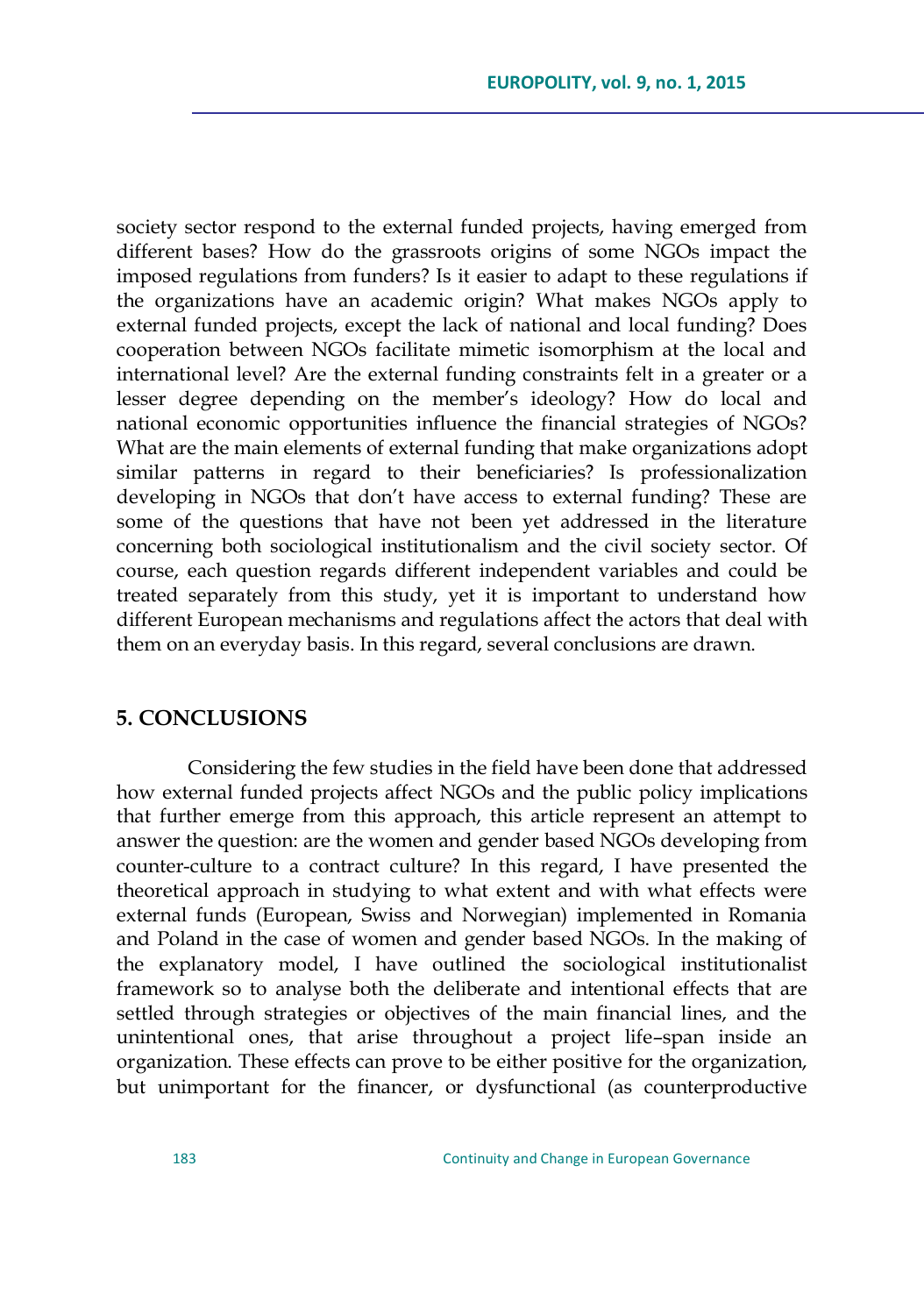effects) for both the organization and the financer. Moreover, I considered this approach suitable especially when conducting a comparative analysis in two different settings; therefore both historical and cultural aspects of the NGOs that operate in Romania and Poland have been taken into consideration in the theoretical and empirical phase of the study.

In the first part, I have focused on the structural changes that affect organizations in terms of the three types of mechanisms that lead to institutional isomorphic change: the coercive (that takes its roots out of political influence and the issue of legitimacy), mimetic (that can be defined as a standard response to uncertainty) and normative (associated with professionalization) (DiMaggio and Powell 1983, p. 150). In the second part, I have provided some clear definitions to the concepts of civil society and nongovernmental organizations, so to operationalize these concepts and set some guidelines in regard to the changes that they encounter due to different pressures. In the third part, I have analysed some important approaches (Frumkin and Galaskiewicz 2004; Leiter 2005, 2008; Pedersen and Dobbin 2006; Hwang and Powell 2009; Arvidson and Lyon 2014) to the non-governmental sector in relation to the coercive, mimetic and normative pressures identified by the authors. In the last part, I have outlined both similarities and differences in regard to the communist past, the social, economic and political transition, civil society development, national cultures and transnational actors in Romania and Poland. I have stressed that isomorphism and polymorphism can arise in organizations, due to several factors and mechanisms, considering the size, members and identities that is unique to each organization. Moreover, I have stressed some important questions that could form the basis of future studies in this field.

#### **ACKNOWLEDGEMENT**

I would like to thank my PhD. Coordinator, Mihaela Miroiu for encouraging me to study this issue and supporting me throughout the years. Also, I would like to thank Prof. Adrian Miroiu for introducing me to the sociological institutionalism literature and for offering me advice for my theoretical framework. My colleagues, Miruna Pantel and Dinu Gutu for all the interesting discussions around this topic, as well as prof. Galia Chimiak for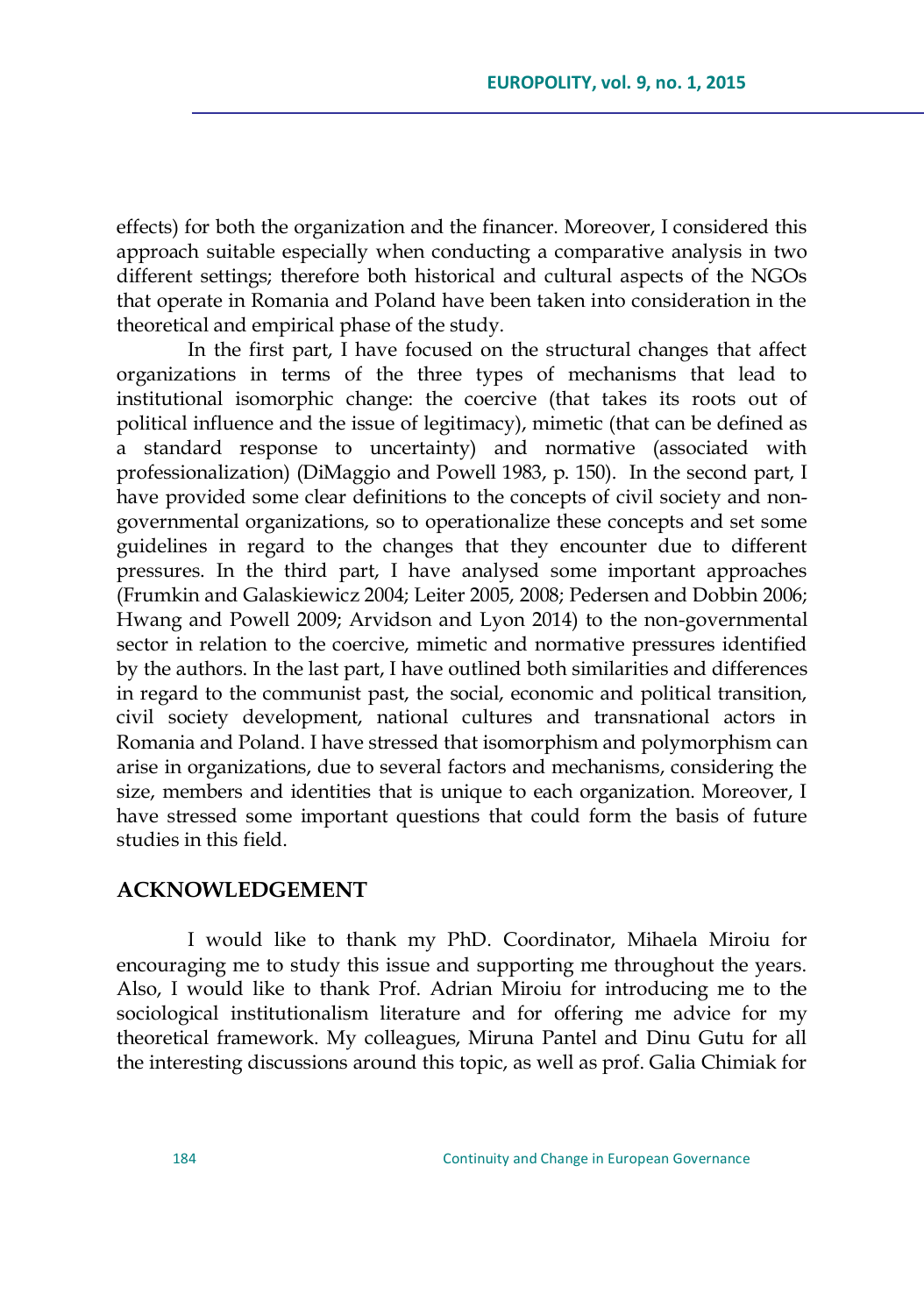all her help and consideration when I was visiting Warsaw. Also, Arpad Todor for his constant feedback.

### **REFERENCES**

- Anheier, H. K, and L. M. Salamon 2006. The Nonprofit Sector in Comparative Perspective. In Steinberg, R. and W.W. Powell (eds.). *The Nonprofit Sector: A Research Handbook*. Second edition, New Haven, CT and London: Yale University Press.
- Anheier, H. K. 2000. Managing non-profit organizations: Towards a new approach. *Civil Society Working Paper series*, 1. Centre for Civil Society, London School of Economics and Political Science, London, UK.
- Arvidson, M. and F. Lyon. 2014. Social Impact Measurement and Nonprofit Organisations: Compliance, Resistance, and Promotion, *Voluntas* 25 (4), International Society for Third-Sector Research and The Johns Hopkins University, Springer U.S, pp. 869-886.
- Baglioni, S. and M. Giugni. 2014. Introduction. In Baglioni S. and M. Giulni (eds.). *Civil Society, Unemployment, and Precarity in Europe: Between Service and Policy*. Palgrave, Houndsmills, pp. 1-10.
- Batley, R. and P. Rose. 2011. Analysing Collaboration Between Non-Governmental Service Providers and Governments. In *Public Administration and Development*, Vol. 31(4), Wiley-Blackwell, pp. 230-39.
- Chimiak, Galia. 2006. *How Individuals Make Solidarity Work*. Ministerstwo Pracy i Polityki Spolecznej, Warszawa.
- Dauvergne, P. and G. LeBaron's. 2014. *Protest Inc.: The Corporatization of Activism*. Polity Press, Cambridge.
- Demortain, D. 2008. Institutional polymorphism. *The designing of the European Food Safety Authority with regard to the European Medicines Agency*. Discussion Paper 50, ESRC Centre for Analysis of Risk and Regulation.
- DiMaggio and Powell. 2012. The Iron Cage Revisited: Institutional Isomorphism and Collective Rationality in Organizational Fields. In Godwyn, M. and J. H.Gittell (eds.), *Sociology of Organizations. Structures and Relationships*, SAGE Publications, USA.
- DiMaggio Paul and Walter Powell. 1991. *The New Institutionalism in Organizational Analysis*. University of Chicago Press, Chicago.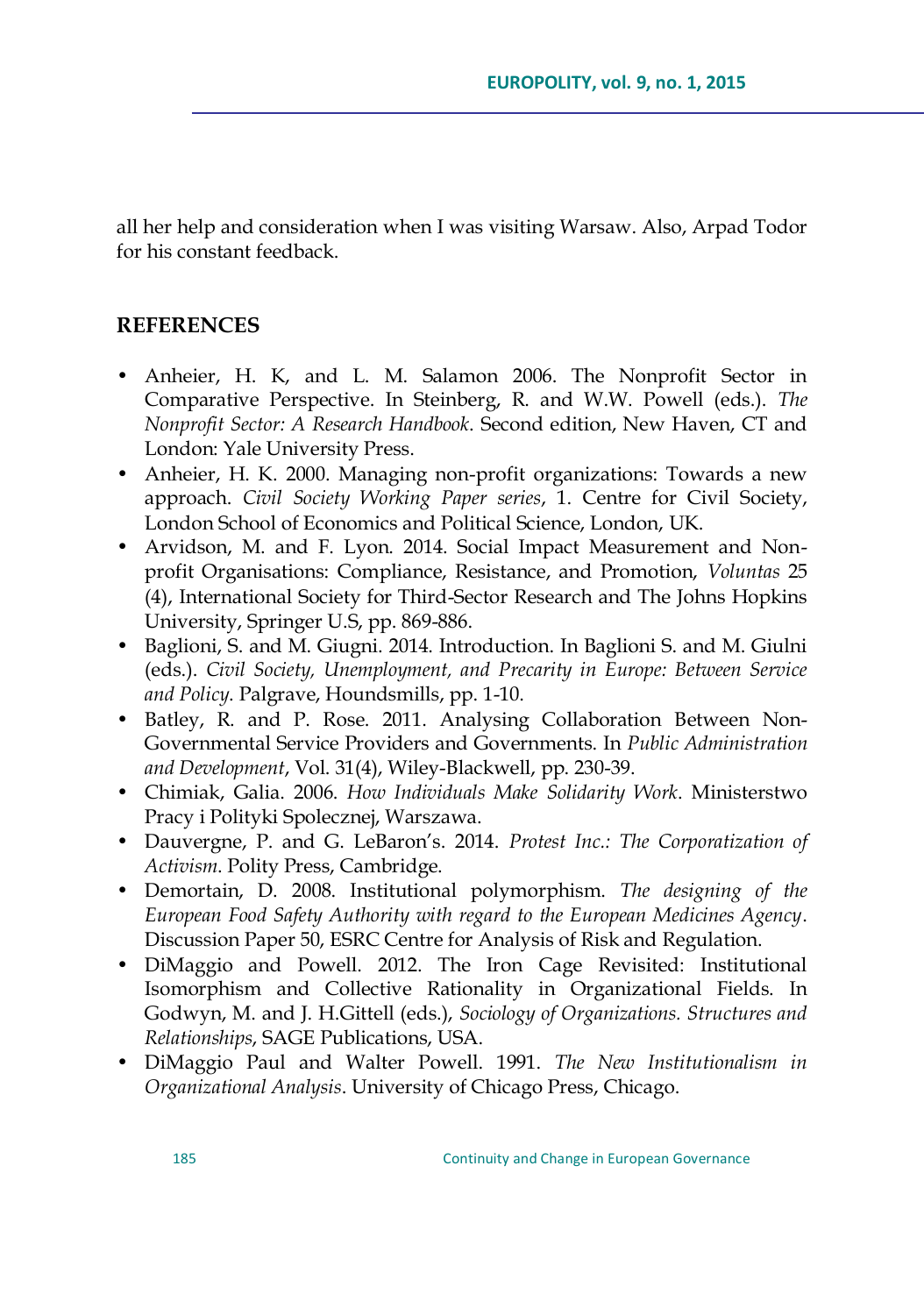- DiMaggio, Paul and Walter Powell. 1983. The Iron Cage Revisited: Institutional Isomorphism and collective rationality in organizational fields. *In American Sociological Review*, No. 82, pp. 147- 160.
- Drori, Gili S., John W. Meyer, and Hokyu Hwang. 2006. *Globalization and Organization: World Society and Organizational Change*, Oxford University Press.
- Ekiert, G. and J. Kubik. 2014. Myths and Realities of Civil Society, *Journal of Democracy*, 25, 1, pp. 46-58.
- Fisher, William F. 1997. DOING GOOD? The Politics and Antipolitics of NGO Practices, *Annual Review of Anthropology*, 26, pp. 439-464.
- Frumkin, P. and J. Galaskiewicz. 2004. Institutional Isomorphism and Public Sector Organizations, *Journal of Public Administration Research and Theory*, Vol. 14 (3), pp. 283-307.
- Grabowska, Magdalena. 2009. *Polish Feminism Between East And West. The Formation Of The Polish Women"s Movement Identity*, A Dissertation submitted to the Graduate School-New Brunswick Rutgers, The State University of New Jersey.
- Grabowska, Magdalena. 2013. *Between Gender Studies and "Gender Ideology". Gender Education in Poland*. Contribution presented at the Second International Gender Workshop: Overcoming Gender Backlash: Experiences of Ukraine, Belarus, Russia, Georgia, Armenia and Poland which was organized by hbs Kyiv Office on 24-25 October in Kyiv.
- Grabowska, Magdalena and Joanna Regulska. 2011. Redefining Well-Being through Actions: Women's Activism and the Polish state. In Woodward, Alison E. , Jean Michel Bonvin and Merce Renom (eds). *Transforming Gendered Well-Being in Europe: The Impact of Social Movements*, pp. 133-150, Ashgate: UK.
- Greenwood, R., C. Oliver, K. Sahlin and R. Suddaby (Eds.). 2008. *Sage handbook of organizational institutionalism*. London, UK: Sage.
- Grunberg, L. 2000. Women's NGO's in Romania. In Gal, Susan and Gail Kligman (eds.), *Reproducing Gender. Politics, Publics and Everyday Life after Socialism*. Princeton University Press, Princeton, New Jersey.
- Healy, K. 1998. The New Institutionalism and Irish Social Policy. In Healy S. and B. Reynolds (eds.). *Social Policy in Ireland: Principles, Practice and Problems*, Dublin, Oak Tree Press.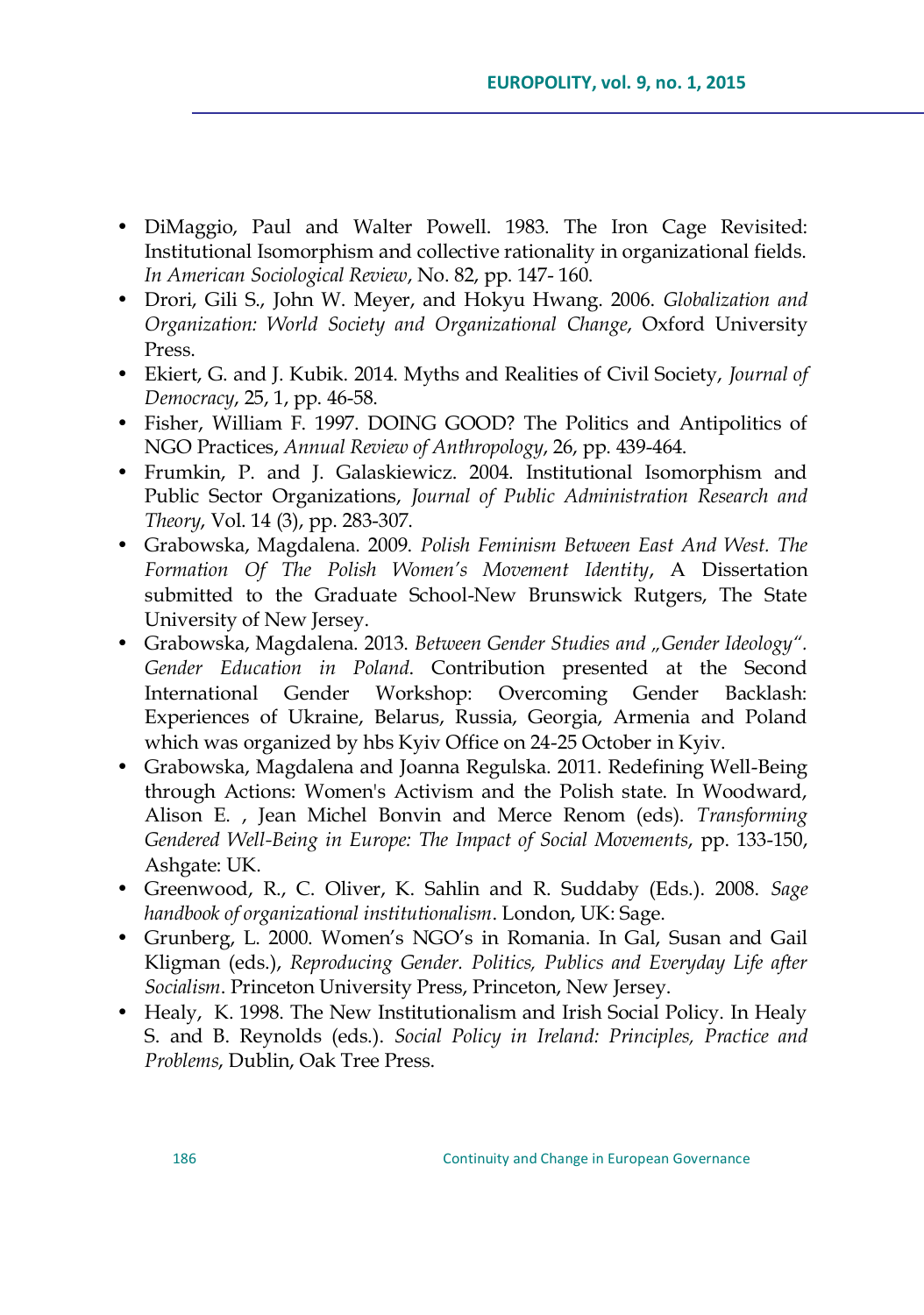- Hwang, H., and W.W. Powell. 2009. The rationalization of charity: The influences of professionalism in the nonprofit sector. *Administrative Science Quarterly*, 54(2), pp. 268-298.
- King, Brayden G, Teppo Felin and David A. Whetten. 2009. *Studying Differences Between Organizations: Comparative Approaches To Organizational Research*, Vol. 26, Emerald Group Publishing Limited, UK.
- Leiter, J. 2008. Nonprofit Isomorphism: An Australian-United States Comparison. In *Voluntas*, 19, International Society for Third Sector Research and The Johns Hopkins University, pp. 67-91.
- Leiter, Jeffrey. 2005. *Structural Isomorphism in Australian Non-profit Organizations*, Working Paper No. CPNS 28, CWK Gleerup, Centre of Philanthropy an Nonprofit Studies, Queensland University of Technology, Brisbane, Australia, `http://eprints.qut.edu.au/4460/1/4460.pdf.
- Mahoney, James and Kathleen Thelen (eds.). 2010. *Explaining Institutional Change: Ambiguity, Agency, and Power*, Cambridge: Cambridge University Press.
- Martin, J. 2002. *Organizational Culture: Mapping the Terrain,* California, Sage Publications.
- Miroiu, Adrian and Lazãr Vlãsceanu. 2012. Relating Quality and Funding: The Romanian Case. In Curaj, A. et al. (eds.). *European Higher Education at the Crossroads: Between the Bologna Process and National Reforms*, Springer.
- Miroiu, Adrian and Liviu Andreescu. 2010. Goals and instruments of diversification in Higher Education, *Quality Assurance Review* 2 (2).
- Miroiu, Mihaela and Liliana Popescu. 2004. Post-Totalitarian Pre-Feminism. In Carey, Henry F. (ed.) *Romania since 1989. Politics, Economics and Society*, Lexington Books, Maryland, pp. 297-314.
- Miroiu, Mihaela. 2004. State Men, Market Women. The Effects of Left Conservatism on Gender Politics in Romanian Transition, *Feminismo/s* 3, pp. 207-234.
- Miroiu, Mihaela. 2007. Communism Was a State Patriarchy, Not a State Feminism, *Aspasia* 1, 2007.
- Miroiu, Mihaela. 2010. A Mind of Our Own. Gender Studies in Romania, *Aspasia* 4, 157-167.
- Miroiu, Mihaela. 2010a. 'Not the Right Moment!' Women and the Politics of Endless Delay in Romania, *Women's History Review*, 18 (4), pp. 575-593.